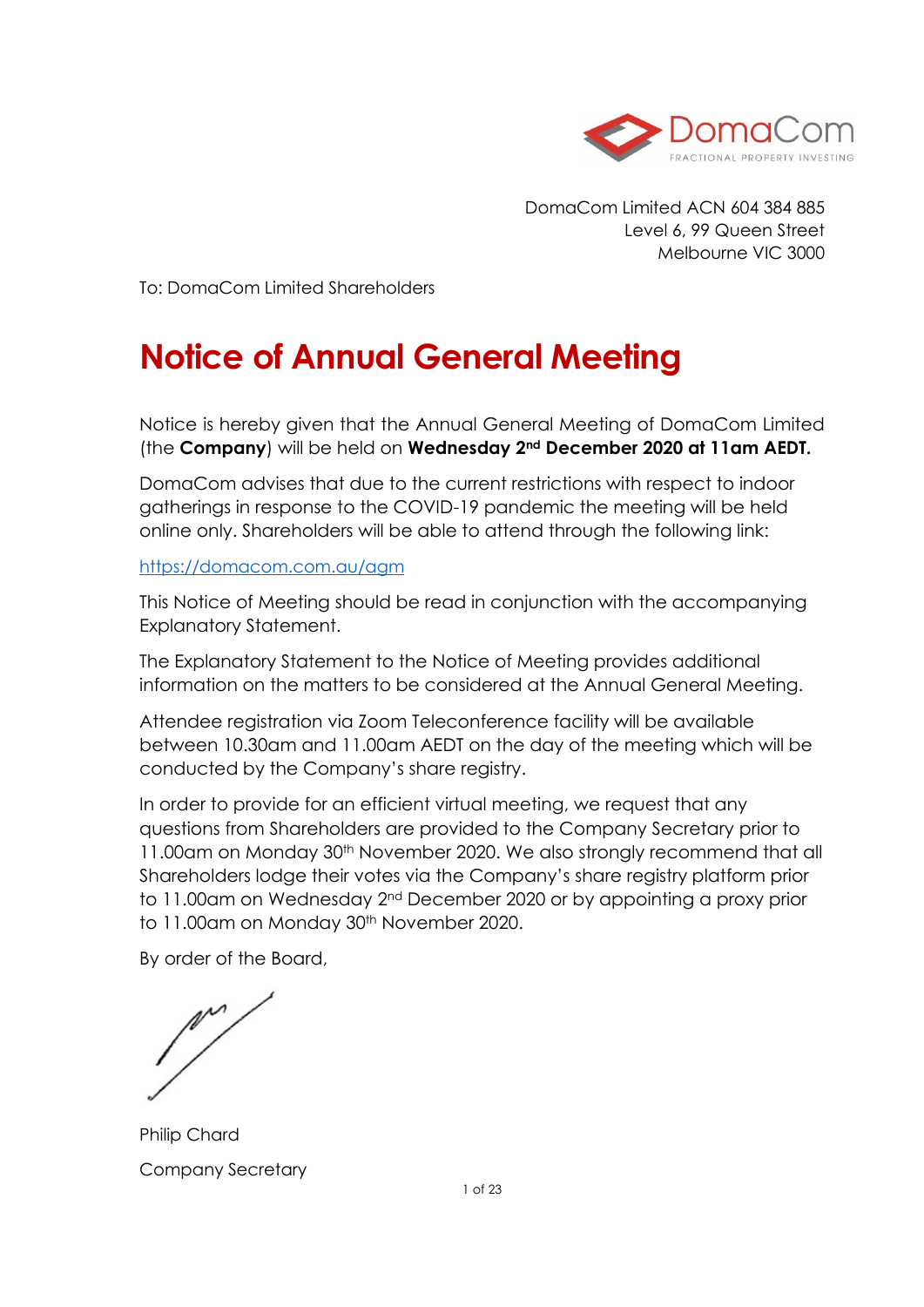### **AGENDA**

- **1. Welcome & Apologies**
- **2. Approval of the Minutes of the Annual General Meeting held on 13 November 2019 and the Extraordinary General Meetings held on 22 July 2020 and 21 October 2020**
- **3. Chairman's Address**
- **4. CEO Report**

### **5. Receipt of Reports and Financial Statements**

To receive and consider the Directors' Report, remuneration report and the Financial Report of DomaCom Limited for the year ended 30 June 2020 and the Auditor's Report in relation to the Financial Report.

### **6. Resolutions**

# **Resolution 1 – Adoption of the Remuneration Report**

To consider and, if thought fit, pass the following resolution as an advisory resolution:

### *That the Remuneration Report for the financial year ended 30 June 2020 be adopted.*

### **Voting Exclusion Statement for Resolution 1:**

The Company will disregard any votes cast on this resolution by or on behalf of a member of the Company's key management personnel (KMP), whose remuneration details are included in the Remuneration Report, or any closely related party or associate of that person.

However, this does not apply to a vote cast on this resolution by:

- a person as proxy or attorney for another person who is entitled to vote on the resolution, in accordance with directions given to the proxy or attorney to vote on the resolution in that way;
- the chair of the meeting as proxy or attorney for a person who is entitled to vote on the resolution, in accordance with a direction given to the chair to vote on the resolution as the chair decides; or
- a holder acting solely in a nominee, trustee, custodial or other fiduciary capacity on behalf of a beneficiary provided the following conditions are met: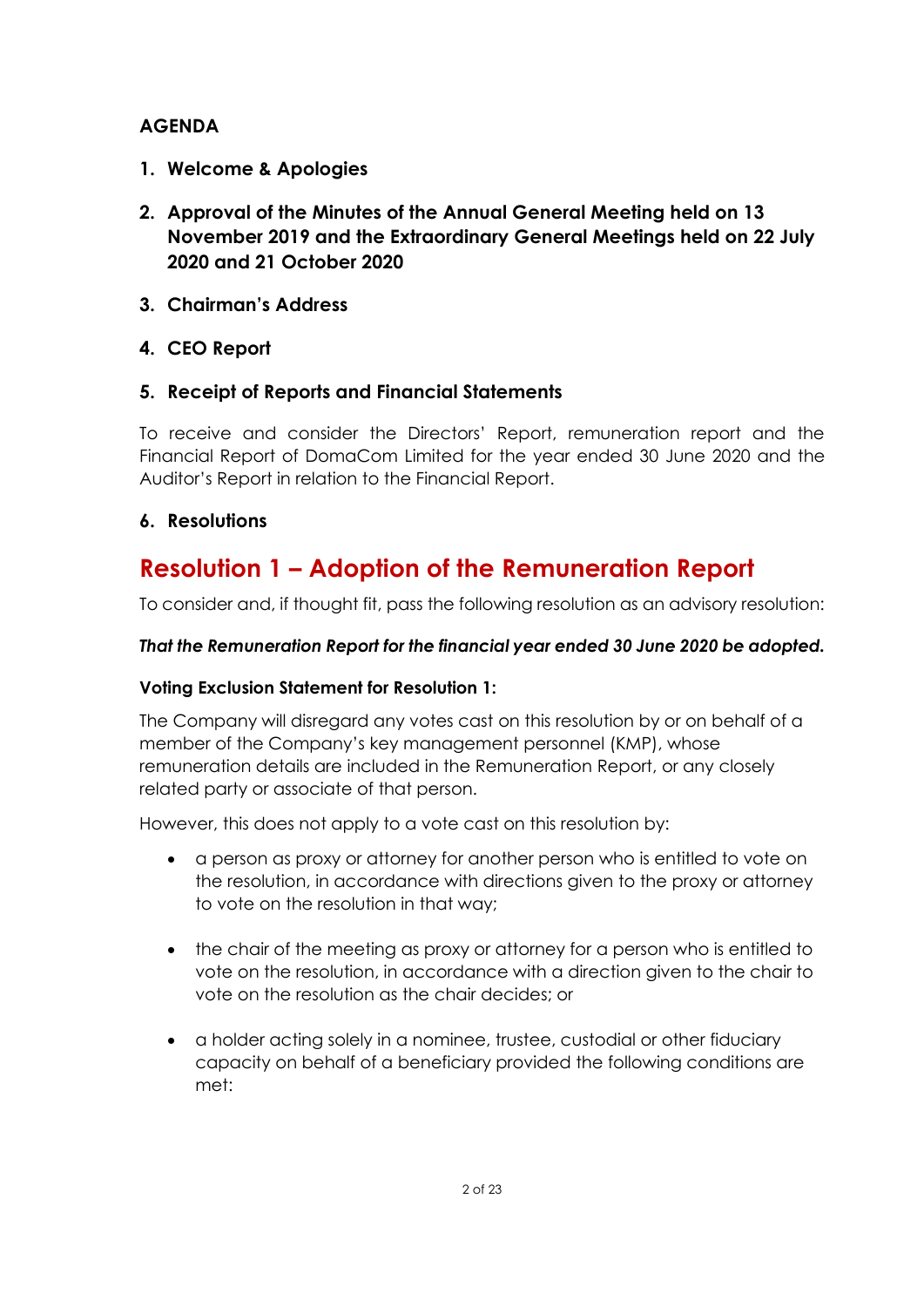- the beneficiary provides written confirmation to the holder that they are not excluded from voting, and are not closely related party or an associate of a person excluded from voting, on the resolution; and
- the holder votes on the resolution in accordance with directions given by the beneficiary to the holder to vote in that way.

# **Resolution 2 – Re-election of Mr Peter C Church OAM as a Director**

To consider and, if thought fit, pass the following resolution as an ordinary resolution:

*THAT Mr Peter Church, who retires by rotation in accordance with the Company's Constitution and is eligible for election, be re-elected as a Director of the Company.*

# **Resolution 3 – Re-election of Mr Ross A Laidlaw as a Director**

To consider and, if thought fit, pass the following resolution as an ordinary resolution:

*THAT Mr Ross Laidlaw, who retires by rotation in accordance with the Company's Constitution and is eligible for election, be re-elected as a Director of the Company.*

# **Resolution 4 – Subsequent approval for the previous issue of 24,500,000 Ordinary Shares**

To consider and, if thought fit, pass the following resolution as an ordinary resolution:

*"That the previous issue of 24,500,000 Ordinary Shares on 4 September 2020 under a placement to a sophisticated investor at an issue price of \$0.06 per Share, is approved under and for the purposes of Listing Rule 7.4"*

#### **Voting Exclusion Statement for Resolution 4:**

The Company will disregard any votes cast in favour of the resolution by a person, or an associate of that person, who participated in the issue.

However, this does not apply to a vote cast in favour of a resolution by:

- a person as proxy or attorney for another person who is entitled to vote on the resolution, in accordance with directions given to the proxy or attorney to vote on the resolution in that way;
- the chair of the meeting as proxy or attorney for a person who is entitled to vote on the resolution, in accordance with a direction given to the chair to vote on the resolution as the chair decides; or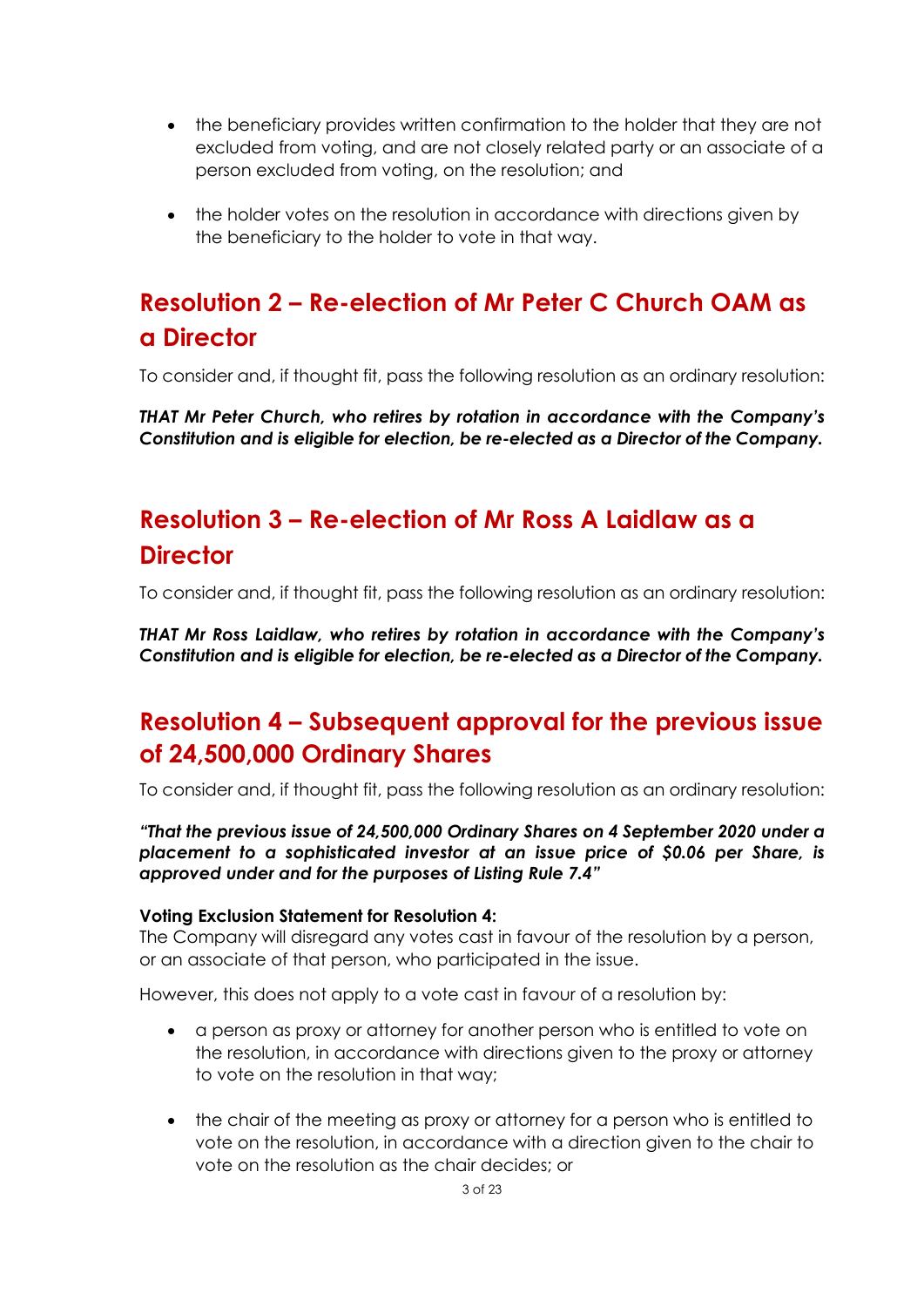- a holder acting solely in a nominee, trustee, custodial or other fiduciary capacity on behalf of a beneficiary provided the following conditions are met:
	- the beneficiary provides written confirmation to the holder that they are not excluded from voting, and are not an associate of a person excluded from voting, on the resolution; and
	- the holder votes on the resolution in accordance with directions given by the beneficiary to the holder to vote in that way.

# **Resolution 5 – Subsequent approval for the previous issue of 8,833,333 Ordinary Shares**

To consider and, if thought fit, pass the following resolution as an ordinary resolution:

*"That the previous issue of 8,833,333 Ordinary Shares on 4 September 2020 under a placement to a sophisticated investor at an issue price of \$0.06 per Share, is approved under and for the purposes of Listing Rule 7.4"*

### **Voting Exclusion Statement for Resolution 5:**

The Company will disregard any votes cast in favour of the resolution by a person, or an associate of that person, who participated in the issue.

However, this does not apply to a vote cast in favour of a resolution by:

- a person as proxy or attorney for another person who is entitled to vote on the resolution, in accordance with directions given to the proxy or attorney to vote on the resolution in that way;
- the chair of the meeting as proxy or attorney for a person who is entitled to vote on the resolution, in accordance with a direction given to the chair to vote on the resolution as the chair decides; or
- a holder acting solely in a nominee, trustee, custodial or other fiduciary capacity on behalf of a beneficiary provided the following conditions are met:
	- the beneficiary provides written confirmation to the holder that they are not excluded from voting, and are not an associate of a person excluded from voting, on the resolution; and
	- the holder votes on the resolution in accordance with directions given by the beneficiary to the holder to vote in that way.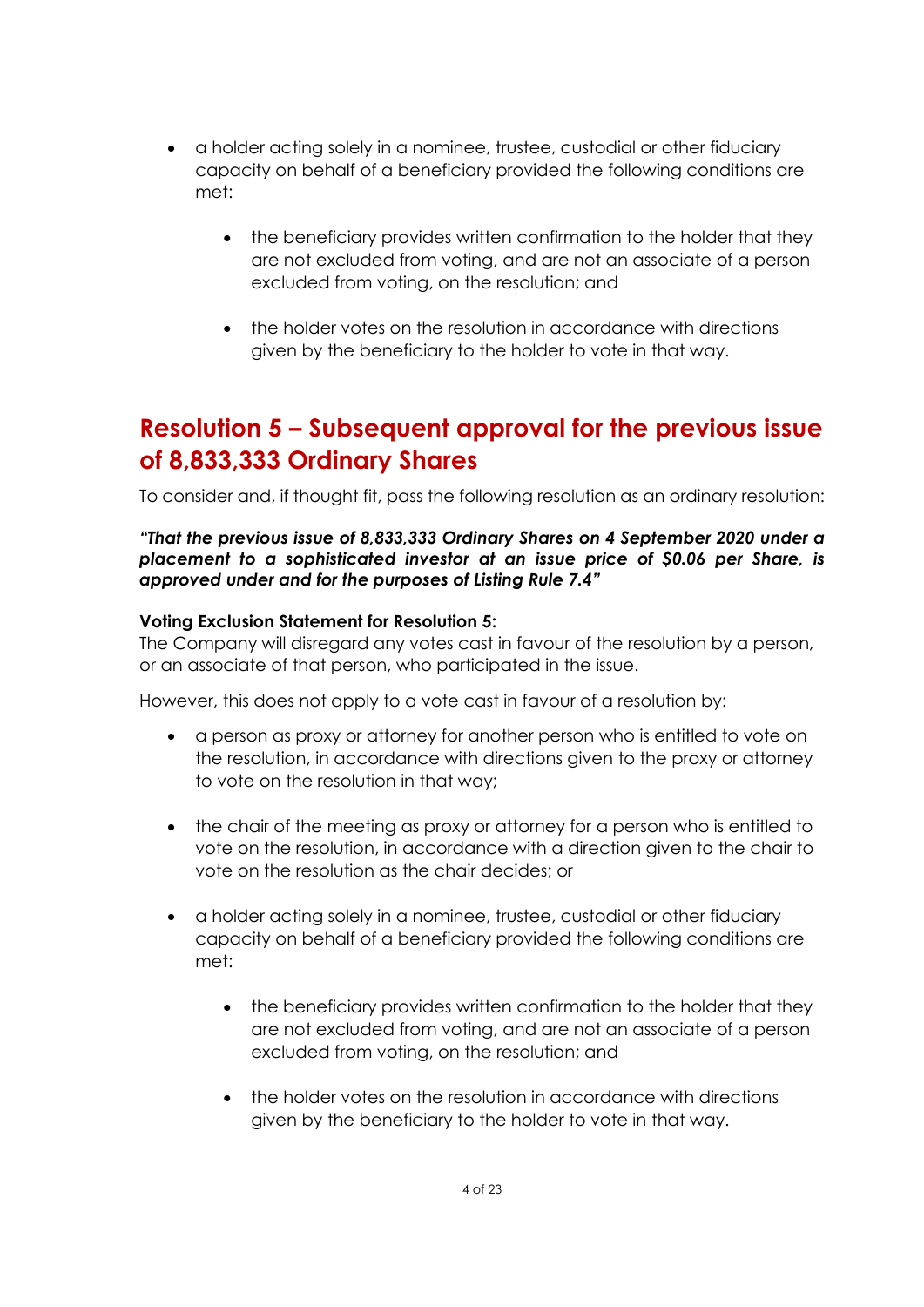# **Resolution 6 – Subsequent approval for the previous issue of 26,666,666 Ordinary Shares**

To consider and, if thought fit, pass the following resolution as an ordinary resolution:

### *"That the previous issue of 26,666,666 Ordinary Shares on 9 October under a placement to sophisticated investors at an issue price of \$0.06 per Share, is approved under and for the purposes of Listing Rule 7.4"*

#### **Voting Exclusion Statement for Resolution 6:**

The Company will disregard any votes cast in favour of the resolution by a person, or an associate of that person, who participated in the issue.

However, this does not apply to a vote cast in favour of a resolution by:

- a person as proxy or attorney for another person who is entitled to vote on the resolution, in accordance with directions given to the proxy or attorney to vote on the resolution in that way;
- the chair of the meeting as proxy or attorney for a person who is entitled to vote on the resolution, in accordance with a direction given to the chair to vote on the resolution as the chair decides; or
- a holder acting solely in a nominee, trustee, custodial or other fiduciary capacity on behalf of a beneficiary provided the following conditions are met:
	- the beneficiary provides written confirmation to the holder that they are not excluded from voting, and are not an associate of a person excluded from voting, on the resolution; and
	- the holder votes on the resolution in accordance with directions given by the beneficiary to the holder to vote in that way.

# **Resolution 7 – Approval of 10% Placement Capacity**

To consider and, if thought fit, pass the following resolution:

#### *"That, as a special resolution, the Company have the additional capacity to issue equity securities provided for in Listing Rule 7.1A"*

#### **Voting Exclusion Statement for Resolution 7:**

There is no voting exclusion as at the time of dispatching the Notice of Meeting the entity is not proposing to make an issue of equity securities under the mandate to be provided through Resolution 7.

**7. Any other business***.*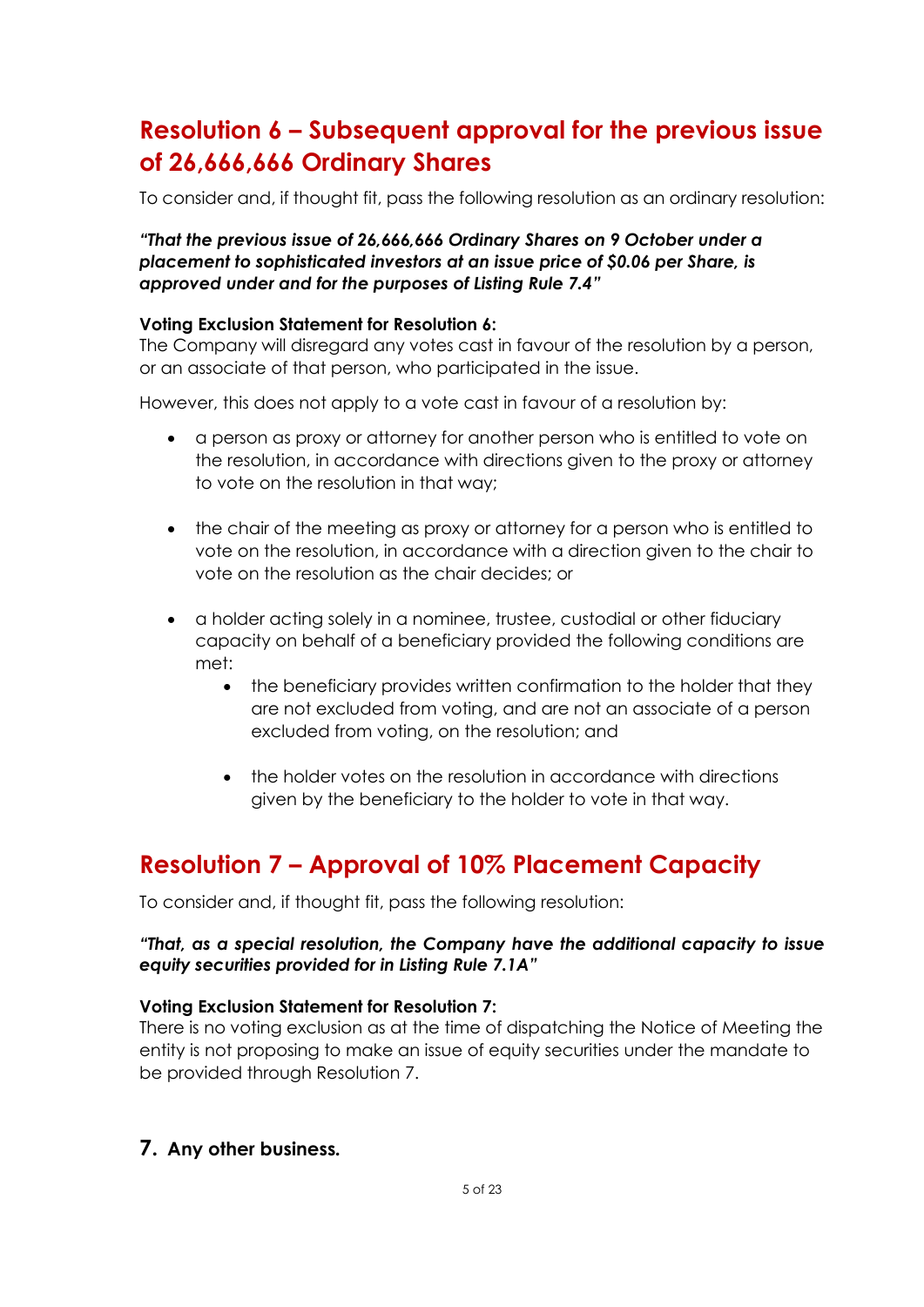## **EXPLANATORY STATEMENT**

This Explanatory Statement has been prepared for the information of Shareholders in relation to the business to be conducted at the Company's Annual General Meeting on Wednesday 2nd December 2020.

The purpose of this Explanatory Statement is to provide Shareholders with all information known to the Company which is material to a decision on how to vote on the Resolutions in the accompanying Notice of Annual General Meeting.

This Explanatory Statement should be read in conjunction with the Notice of Annual General Meeting preceding this Explanatory Statement.

If you have any questions regarding the matters set out in this Explanatory Statement or the preceding Notice of Annual General Meeting, please contact the Company Secretary or your professional adviser.

## **Financial Statements**

The law requires Directors to lay the Financial Report, Directors' Report, Remuneration Report and Auditors' Report for the last financial year before the Annual General meeting of shareholders.

Shareholders have been provided with all relevant information concerning these reports in the Annual Report of the Company for the year ended 30 June 2020 (Annual Report). A copy of the Annual Report has been sent to each Shareholder (other than those Shareholders who have previously elected not to receive the Annual Report, whether in paper form or electronically). Any Shareholder who has made this election and now wishes to receive a paper or electronic copy of the Annual Report should contact the Company to arrange receipt. The Annual Report can also be viewed, printed and downloaded from the Company's website at http://www.domacom.com.au/investor-relations/financial-reports/

Shareholders will be provided with a reasonable opportunity to ask questions about, or make comments on, the Annual Report. The Auditors will be invited to the meeting and opportunity will be given to shareholders to ask them any questions.

# **Resolution 1 Adoption of the Remuneration Report as set out in the Annual Report for 2020.**

Section 250R (2) of the Corporations Act requires listed companies to put a resolution to their shareholders that the Remuneration Report be adopted. The vote on this resolution is advisory only and will not bind the Company or the Directors. However, the Board will take the outcome of the vote into consideration when reviewing the Company's remuneration practices and policies.

The Remuneration Report forms part of the Directors' Report and is included in the Annual Report for the financial year ended 30 June 2020.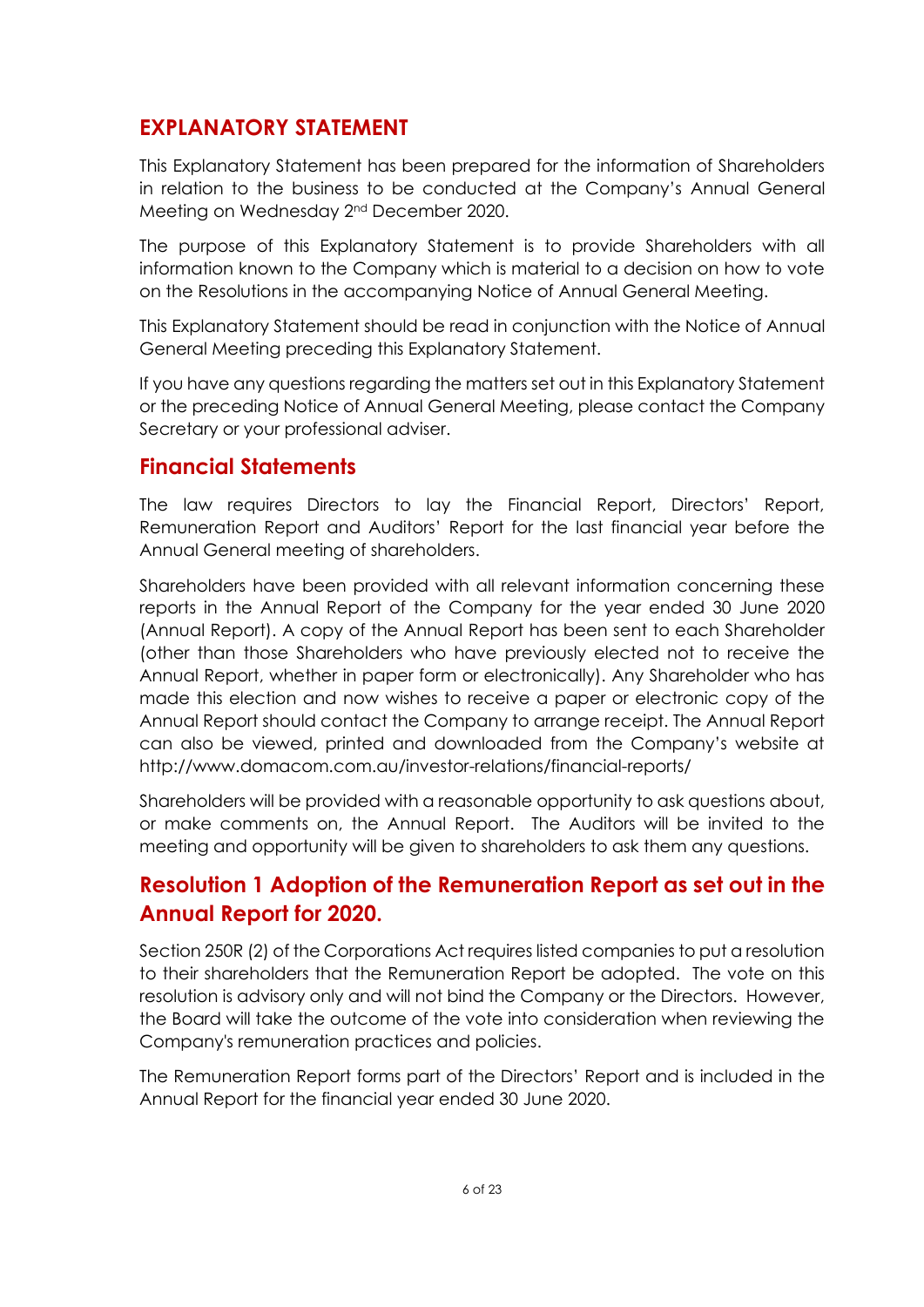The Remuneration Report contains information required under section 300A of the Corporations Act, including

- (a) Principles used to determine the nature and amount of remuneration
- (b) Details of remuneration
- (c) Service Agreements
- (d) Share-based remuneration and
- (e) Other information

**Board recommendation**: Given the interest in this Resolution, the Board makes no recommendation on this Resolution 1.

## **Resolution 2 – Re-election of Mr Peter C Church OAM as a Director**

Clause 9.1(d) of the DomaCom Constitution provides that 2 directors must retire from office if there are 5 or less directors (after excluding a managing director) or one third of those directors if there are more than 5 directors. Under clause 9.1(g) of the DomaCom Constitution, the Directors who must retire in accordance with this clause are the directors who wish to retire and not offer themselves for re-election and those who have been longest in office since their last election or appointment.

As at the date of this Notice of Meeting, the DomaCom Board is comprised of seven directors and the managing director, Mr Arthur Naoumidis. Mr Peter Church was reelected as a director on 17 October 2018 and Mr Ross Laidlaw was re-elected as a director on 15 November 2017. Therefore, of the seven directors, they have held office for the longest period.

Mr Peter Church OAM FAICD was appointed as a Non-Executive Director of the Company on 26 August 2015.

Much of Peter's career as a lawyer and corporate adviser has been spent in South East Asia and India where he has implemented strategies for investors and those seeking to develop and carry on business, as well as other related corporate advisory activities.

Peter was awarded the Medal of the Order of Australia (OAM) in 1994 by the Australian Government for promotion of business between Australia and South East Asia. His current appointments include Executive Chairman of the AFG Venture Group, Special Counsel to the English law firm Stephenson Harwood and Non-Executive Director at ASX-listed OM Holdings Limited.

Mr Peter Church retires by rotation and seeks re-election at this Annual General Meeting.

**Board Recommendation:** Mr Peter Church has an interest in the resolution and therefore does not make a recommendation. The other Directors unanimously recommend a vote in favour of the resolution.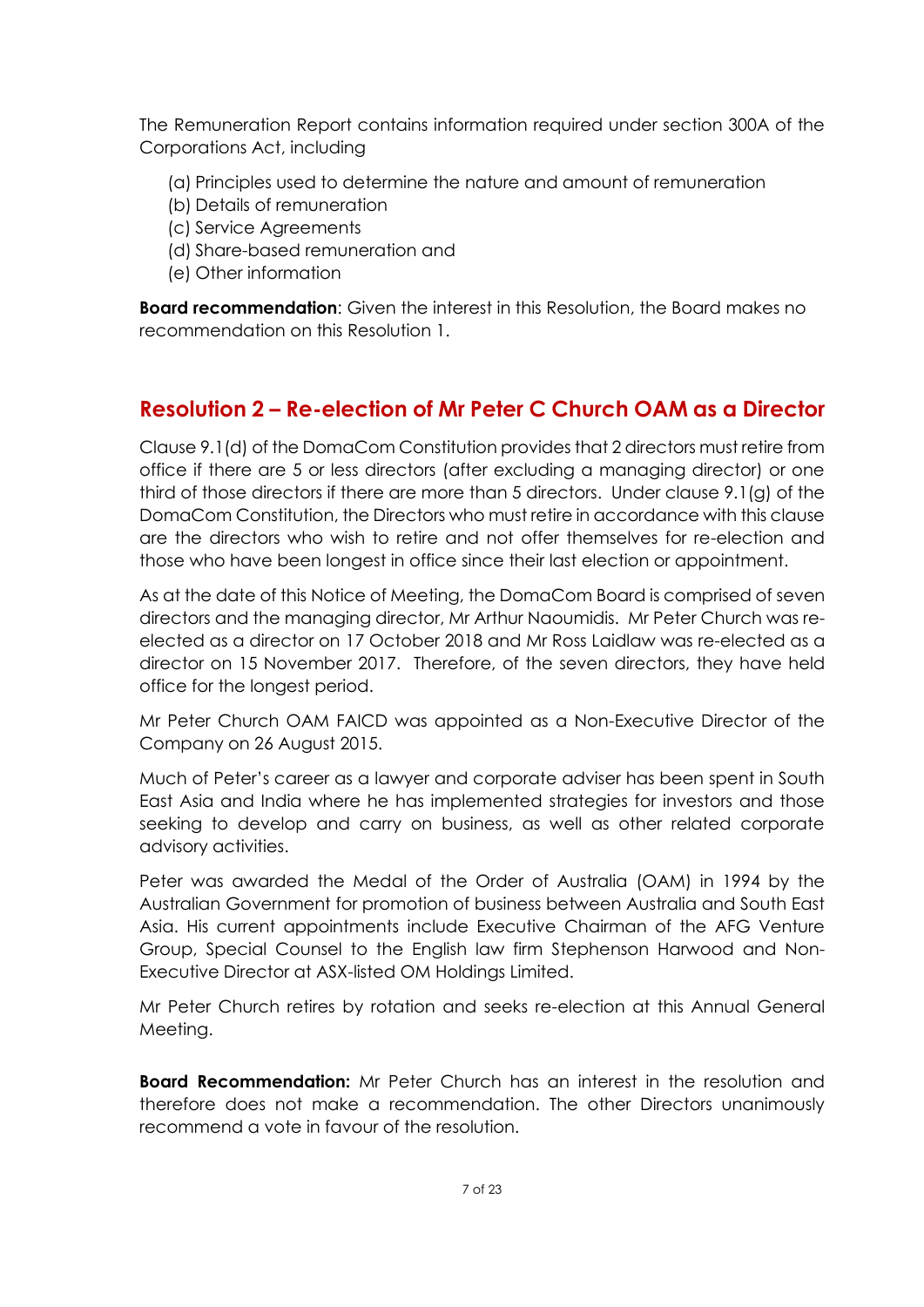### **Resolution 3 – Re-election of Mr Ross A Laidlaw as a Director**

Mr Laidlaw has spent over 30 years in Financial Services and has deep and expansive experience within markets in Australasia, Europe and America.

He was CEO of the successful Skandia Platform for over 8 years (1999 to 2008) developing it into a leading Platform that was well supported by independent financial planners.

Mr Laidlaw is the Chief Operating Officer of the DomaCom business and is involved in all aspects of the business including both the Sales and Operational aspects as well as the strategic direction.

Mr Laidlaw is a qualified Chartered Accountant, holds a Bachelor of Economics degree (Monash), Graduate Diploma of Applied Finance, Diploma of Financial Planning and a fellow of the Financial Services Institute of Australasia.

Mr Laidlaw retires by rotation and seeks re-election at this Annual General Meeting.

**Board Recommendation:** Mr Ross Laidlaw has an interest in the resolution and therefore does not make a recommendation. The other Directors unanimously recommend a vote in favour of the resolution.

## **Resolution 4 – Subsequent approval for the previous issue of 24,500,000 Ordinary Shares**

### **a. Ratification of Ordinary Shares issued in reliance on Listing Rule 7.1A**

On 4 September 2020, the Company issued a total of 24,500,000 Ordinary Shares at \$0.06 per Share through a placement to a sophisticated investor, raising \$1,470,000. In order to refresh the Company's ability under Listing Rule 7.1A to issue Equity Securities without obtaining Shareholder approval, Shareholders are asked to ratify and approve the previous issue of these Shares for the purposes of Listing Rule 7.4.

ASX Listing Rule 7.1 provides that a company must not, subject to specified exceptions, issue or agree to issue more Equity Securities during any 12 month period than that amount which represents 15% of the number of fully paid ordinary securities on issue at the commencement of that 12 month period.

ASX Listing Rule 7.1A provides that certain eligible companies may seek shareholder approval at its AGM to issue up to a further 10% of its fully paid ordinary securities on issue at the start of the 12 month period commencing on the date of the AGM ("10% share issue capacity"). The Company is an eligible company and sought and received Shareholder approval to the 10% share issue capacity at its AGM on 13th November 2019 The Shareholder approval is valid for 12 months from the date of the last AGM.

ASX Listing Rule 7.4 provides that an issue of securities made without approval under ASX Listing Rule 7.1A is treated as having been made with approval for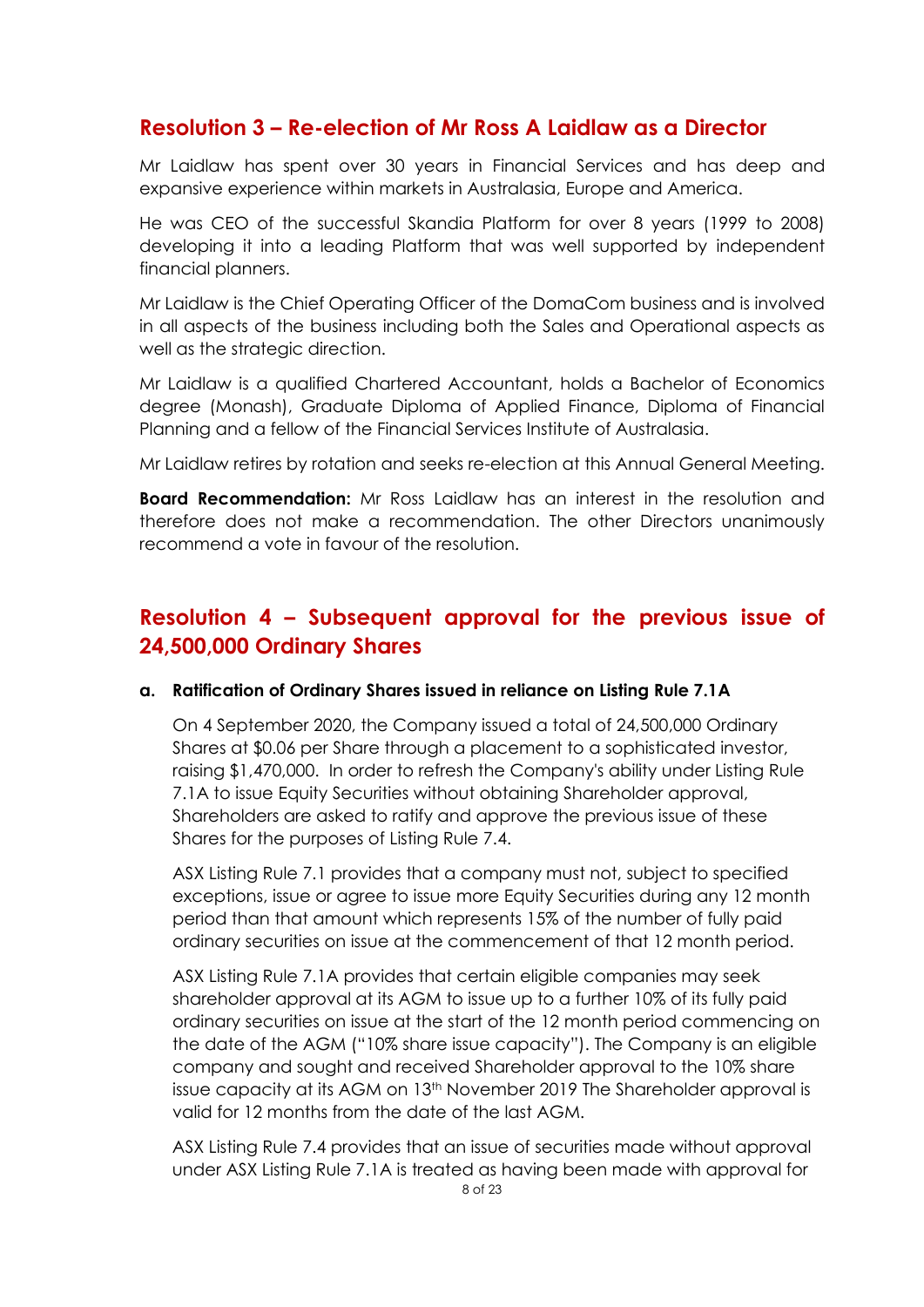the purpose of ASX Listing Rule 7.1A if the issue did not breach ASX Listing Rule 7.1 or Listing Rule 7.1A and holders of securities subsequently approve it.

Accordingly, the Company is seeking Shareholder ratification for the issue of 24,500,000 Placement Shares issued under the Company's 10% share issue capacity under Listing Rule 7.1A.

If the Shareholders approve Resolution 4, the issue of 24,500,000 Placement Shares will be excluded from the calculations of the Company's 10% limit under ASX Listing Rule 7.1A.

If the Shareholders do not approve Resolution 4, the issue of 24,500,000 Placement Shares will be counted in the calculations of the Company's 10% limit under ASX Listing Rule 7.1A and the Company's ability under Listing Rule 7.1A to issue Equity Securities without obtaining Shareholder approval will be reduced accordingly.

### **b. Technical information required by ASX Listing Rule 7.4**

The following information is provided pursuant to and in accordance with ASX Listing Rule 7.4:

| Requirement                                                                                                                          | Detail                                                                                                                       |
|--------------------------------------------------------------------------------------------------------------------------------------|------------------------------------------------------------------------------------------------------------------------------|
| The number of Ordinary Shares issued                                                                                                 | 24,500,000                                                                                                                   |
| Price at which the Ordinary Shares<br>were issued                                                                                    | \$0.06                                                                                                                       |
| The terms of the Ordinary Shares                                                                                                     | The Ordinary Shares issued rank<br>equally with existing Shares.                                                             |
| The names of the persons to whom<br>the Company issued the Ordinary<br>Shares or the basis on which those<br>persons were determined | The shares were issued to a<br>sophisticated investor only, as<br>announced to ASX on 4 September<br>2020                    |
| The use (or intended use) of the funds<br>raised                                                                                     | To fund the Company's continued<br>expansion, investment in its platform<br>and for general working capital<br>requirements. |
| Voting exclusion statement                                                                                                           | Voting exclusion statement is<br>included in the Notice of Meeting                                                           |

**Recommendation:** The Board recommends that the Shareholders vote in favour of Resolution 4.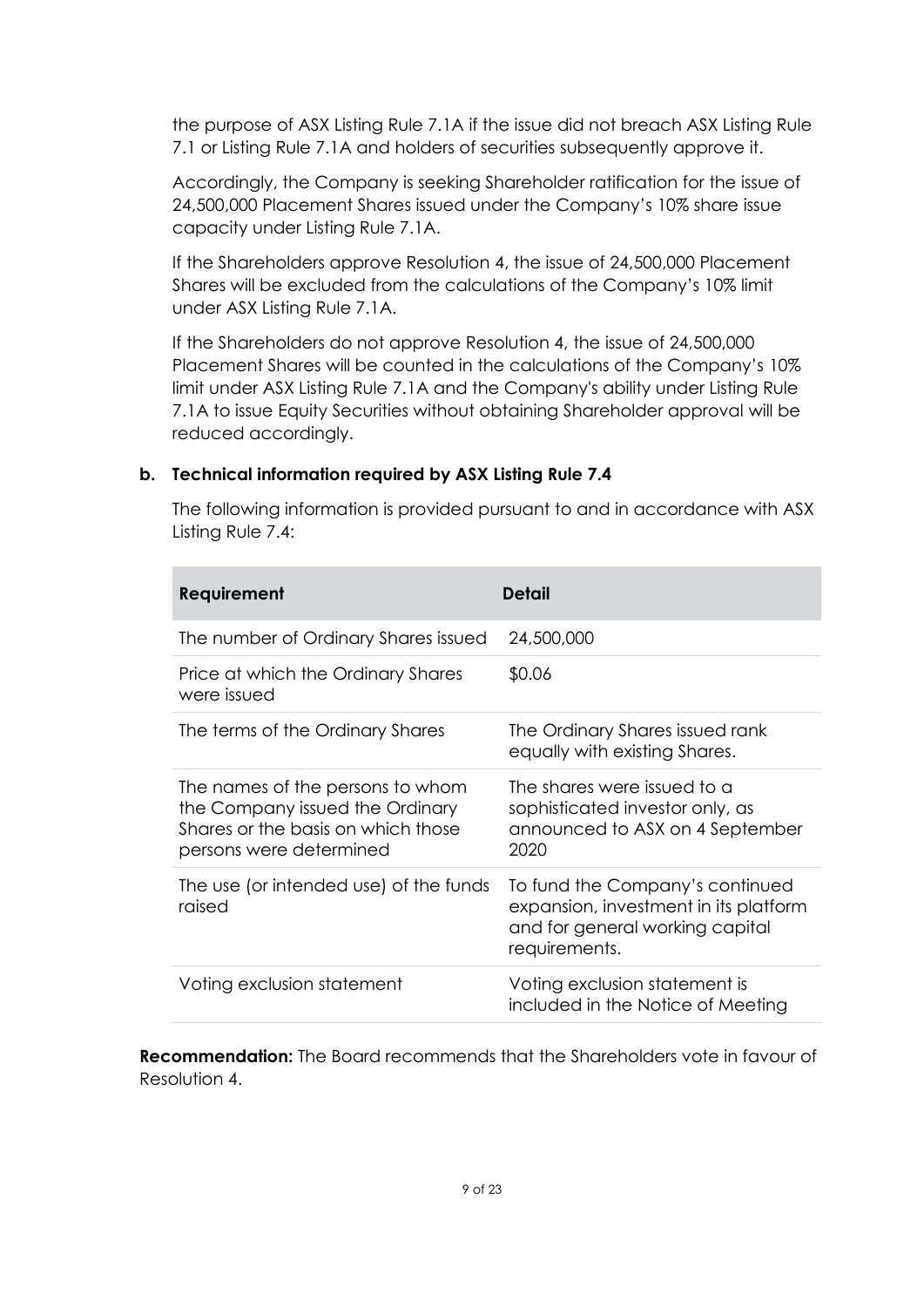# **Resolution 5 – Subsequent approval for the previous issue of 8,833,333 Ordinary Shares**

### **a. Ratification of Ordinary Shares issued in reliance on Listing Rule 7.1**

On 4 September 2020, the Company issued a total of 8,833,333 Ordinary Shares at \$0.06 per Share through a placement to a sophisticated investor, raising \$530,000. In order to refresh the Company's ability under Listing Rule 7.1 to issue Equity Securities without obtaining Shareholder approval, Shareholders are asked to ratify and approve the previous issue of these Shares for the purposes of Listing Rule 7.4.

ASX Listing Rule 7.1 provides that a company must not, subject to specified exceptions, issue or agree to issue more Equity Securities during any 12 month period than that amount which represents 15% of the number of fully paid ordinary securities on issue at the commencement of that 12 month period.

ASX Listing Rule 7.4 provides that an issue of securities made without approval under ASX Listing Rule 7.1 is treated as having been made with approval for the purpose of ASX Listing Rule 7.1if the issue did not breach ASX Listing Rule 7.1 and holders of securities subsequently approve it.

Accordingly, the Company is seeking Shareholder ratification for the issue of 8,833,333 Placement Shares issued under the Company's 15% share issue capacity under Listing Rule 7.1.

If the Shareholders approve Resolution 5, the issue of 8,833,333 Placement Shares will be excluded from the calculations of the Company's 15% limit under ASX Listing Rule 7.1.

If the Shareholders do not approve Resolution 5, the issue of 8,833,333 Placement Shares will be counted in the calculations of the Company's 15% limit under ASX Listing Rule 7.1 and the Company's ability under Listing Rule 7.1 to issue Equity Securities without obtaining Shareholder approval will be reduced accordingly.

### **b. Technical information required by ASX Listing Rule 7.4**

The following information is provided pursuant to and in accordance with ASX Listing Rule 7.4:

| <b>Requirement</b>                                | <b>Detail</b> |
|---------------------------------------------------|---------------|
| The number of Ordinary Shares issued 8,833,333    |               |
| Price at which the Ordinary Shares<br>were issued | \$0.06        |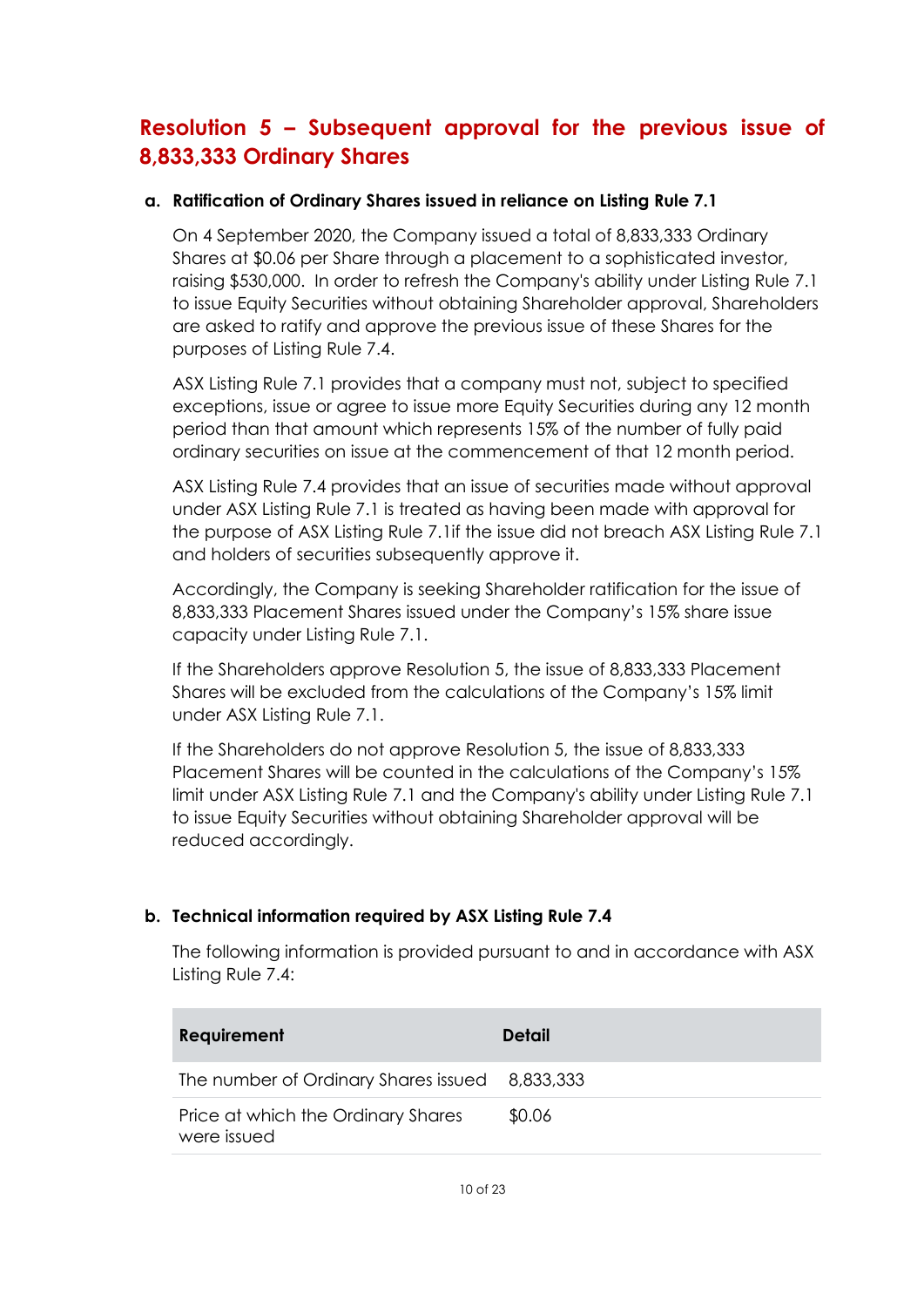| <b>Requirement</b>                                                                                                                   | <b>Detail</b>                                                                                                                |
|--------------------------------------------------------------------------------------------------------------------------------------|------------------------------------------------------------------------------------------------------------------------------|
| The terms of the Ordinary Shares                                                                                                     | The Ordinary Shares issued rank<br>equally with existing Shares.                                                             |
| The names of the persons to whom<br>the Company issued the Ordinary<br>Shares or the basis on which those<br>persons were determined | The shares were issued to a<br>sophisticated investor only, as<br>announced to ASX on 4th September<br>2020                  |
| The use (or intended use) of the funds<br>raised                                                                                     | To fund the Company's continued<br>expansion, investment in its platform<br>and for general working capital<br>requirements. |
| Voting exclusion statement                                                                                                           | Voting exclusion statement is<br>included in the Notice of Meeting                                                           |

**Recommendation:** The Board recommends that the Shareholders vote in favour of Resolution 5.

## **Resolution 6 – Subsequent approval for the previous issue of 26,666,666 Ordinary Shares**

### **a. Ratification of Ordinary Shares issued in reliance on Listing Rule 7.1**

On 9 October 2020, the Company issued a total of 26,666,666 Ordinary Shares at \$0.06 per Share through a placement to sophisticated investors, raising \$1,600,000. In order to refresh the Company's ability under Listing Rule 7.1 to issue Equity Securities without obtaining Shareholder approval, Shareholders are asked to ratify and approve the previous issue of these Shares for the purposes of Listing Rule 7.4.

ASX Listing Rule 7.1 provides that a company must not, subject to specified exceptions, issue or agree to issue more Equity Securities during any 12 month period than that amount which represents 15% of the number of fully paid ordinary securities on issue at the commencement of that 12 month period.

ASX Listing Rule 7.4 provides that an issue of securities made without approval under ASX Listing Rule 7.1 is treated as having been made with approval for the purpose of ASX Listing Rule 7.1if the issue did not breach ASX Listing Rule 7.1 and holders of securities subsequently approve it.

Accordingly, the Company is seeking Shareholder ratification for the issue of 26,666,666 Placement Shares issued under the Company's 15% share issue capacity under Listing Rule 7.1.

If the Shareholders approve Resolution 6, the issue of 26,666,666 Placement Shares will be excluded from the calculations of the Company's 15% limit under ASX Listing Rule 7.1.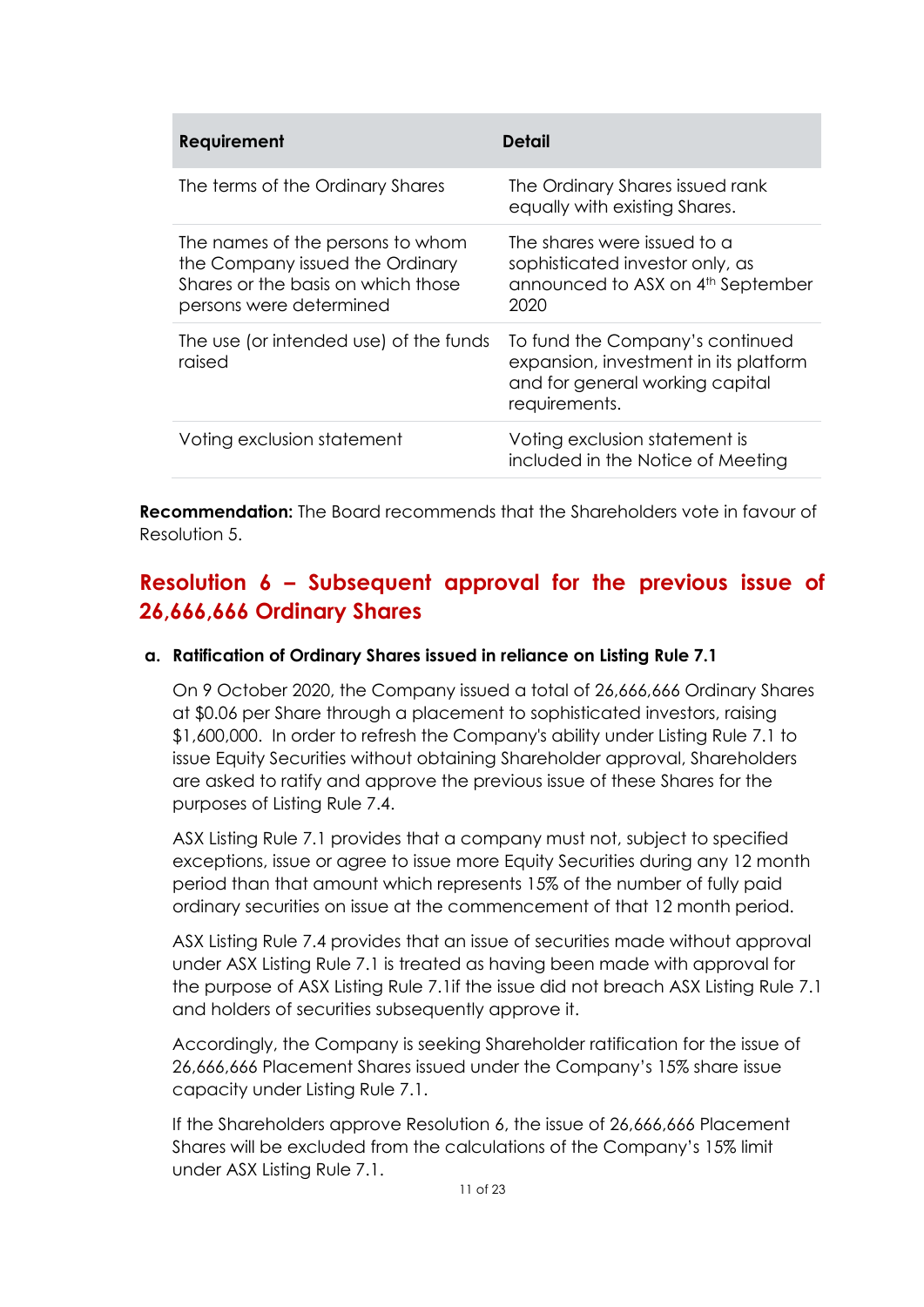If the Shareholders do not approve Resolution 6, the issue of 26,666,666 Placement Shares will be counted in the calculations of the Company's 15% limit under ASX Listing Rule 7.1 and the Company's ability under Listing Rule 7.1 to issue Equity Securities without obtaining Shareholder approval will be reduced accordingly.

### **b. Technical information required by ASX Listing Rule 7.4**

The following information is provided pursuant to and in accordance with ASX Listing Rule 7.4:

| Requirement                                                                                                                          | <b>Detail</b>                                                                                                                |
|--------------------------------------------------------------------------------------------------------------------------------------|------------------------------------------------------------------------------------------------------------------------------|
| The number of Ordinary Shares issued                                                                                                 | 26,666,666                                                                                                                   |
| Price at which the Ordinary Shares<br>were issued                                                                                    | \$0.06                                                                                                                       |
| The terms of the Ordinary Shares                                                                                                     | The Ordinary Shares issued rank<br>equally with existing Shares.                                                             |
| The names of the persons to whom<br>the Company issued the Ordinary<br>Shares or the basis on which those<br>persons were determined | The shares were issued to<br>sophisticated investors, as<br>announced to ASX on 8 October<br>2020.                           |
| The use (or intended use) of the funds<br>raised                                                                                     | To fund the Company's continued<br>expansion, investment in its platform<br>and for general working capital<br>requirements. |
| Voting exclusion statement                                                                                                           | Voting exclusion statement is<br>included in the Notice of Meeting                                                           |

**Recommendation:** The Board recommends that the Shareholders vote in favour of Resolution 6.

## **Resolution 7 – Approval of 10% Placement Capacity**

Listing Rule 7.1A enables an Eligible Entity to seek approval by special resolution at its Annual General Meeting to issue Equity Securities up to 10% of its issued capital over a period of up to 12 months after the Annual General Meeting, in addition to those under the 15% annual placement capacity (**10% Placement Capacity**).

An Eligible Entity is one that, as at the date of the relevant Annual General Meeting:

(a) is not included in the S&P/ASX 300 Index; and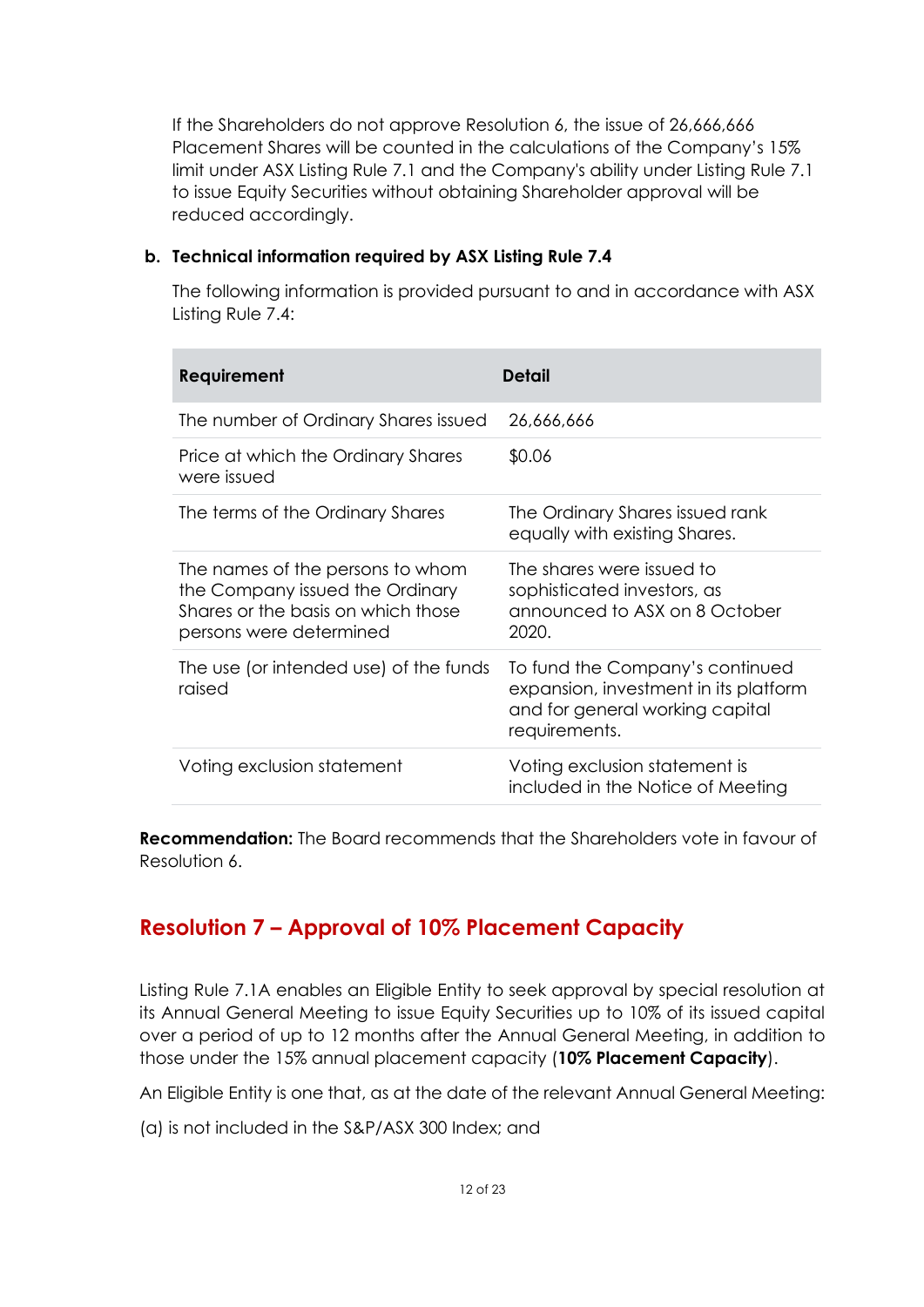(b) has a maximum market capitalisation (excluding restricted securities and securities quoted on a deferred settlement basis) of \$300 million.

The Company is an Eligible Entity as it is not included in the S&P/ASX 300 Index and had a market capitalisation at the close of business on 9 October 2020 of \$21,964,934 based on a share price of \$0.072.

The effect of Resolution 7 will be to allow the Company to issue Equity Securities up to 10% of the Company's fully paid ordinary securities on issue during the period up to 12 months after the Annual General Meeting, without using the Company's 15% annual placement capacity granted under Listing Rule 7.1.

If the Shareholders do not approve Resolution 7, the Company will not be able to issue Equity Securities up to 10% of the Company's fully paid ordinary securities on issue during the period up to 12 months after the Annual General Meeting, without using the Company's 15% annual placement capacity granted under Listing Rule 7.1.

The Equity Securities must be in the same class as an existing class of quoted Equity Securities. The Company currently has only one class of Equity Securities on issue, being fully paid ordinary shares.

The exact number of Equity Securities that the Company may issue under an approval under Listing Rule 7.1A will be calculated according to the following formula:

### **(A x D) - E**

Where:

**A** is the number of Shares on issue 12 months before the date of issue or agreement:

(a) plus, the number of Shares issued in the previous 12 months under an exception in Listing Rule 7.2;

(b) plus, the number of partly paid shares that became fully paid in the previous 12 months;

(c) plus, the number of Shares issued in the previous 12 months with approval of holders of Shares under Listing Rules 7.1 and 7.4; and

(d) less the number of Shares cancelled in the previous 12 months.

**D** is 10%.

**E** is the number of Equity Securities issued or agreed to be issued under Listing Rule 7. 1A.2 in the 12 months before the date of issue or agreement to issue that are not issued with the approval of holders of Shares under Listing Rule 7.1.

### **TECHNICAL INFORMATION REQUIRED BY LISTING RULE 7.1A**

In accordance with Listing Rule 7.3A, the information below is provided in relation to Resolution 7: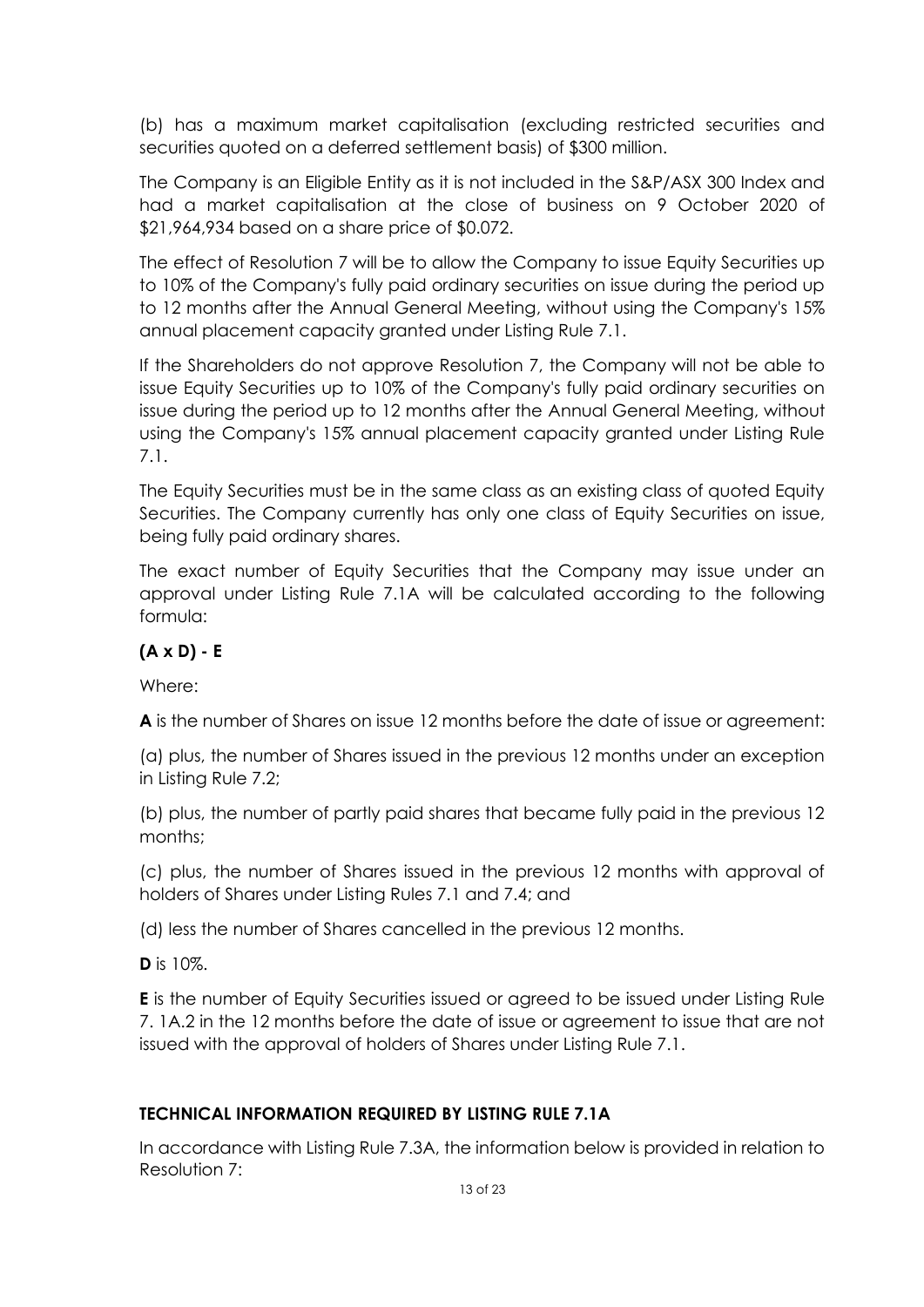### **a) Minimum price**

The minimum price at which the Equity Securities may be issued is 75% of the volume weighted average price of Equity Securities in that class, calculated over the 15 ASX trading days on which trades in that class were recorded immediately before:

- (i) the date on which the price at which the Equity Securities are to be issued is agreed (**Agreed Issue Date**); or
- (ii) if the Equity Securities are not issued within 5 ASX trading days of the Agreed Issue Date, the date on which the Equity Securities are issued.

### **b) Date of issue**

The Equity Securities may be issued under the 10% Placement Capacity commencing on the date of this Annual General Meeting and expiring on the first to occur of the following:

- (i) 12 months after the date of this Annual General Meeting; and
- (ii) the date of approval by Shareholders of any transaction under Listing Rule 11.1.2 (a significant change to the nature or scale of the Company's activities) or 11.2 (disposal of the Company's main undertaking) or such longer period if allowed by ASX.

### **c) Risk of dilution**

Any issue of Equity Securities under the 10% Placement Capacity will dilute the voting interests and may dilute the economic interests of Shareholders who do not receive Equity Securities under the issue.

The table below seeks to demonstrate the potential dilution of existing Shareholders resulting from the issue of Equity Securities under the 10% Placement Capacity calculated in accordance with the formula contained in Listing Rule 7.1A(2). The table does this by setting out the potential number of Shares issued, and funds raised on the basis of:

- (i) the current number of Shares on issue;
- (ii) the number of Shares on issue changing (variable 'A' in the formula); and
- (iii) a variation in the issue price of the Shares (noting that Shares may only be issued at up to a 25% discount based on the volume weighted average price of the Shares calculated over the 15 ASX trading days preceding the issue).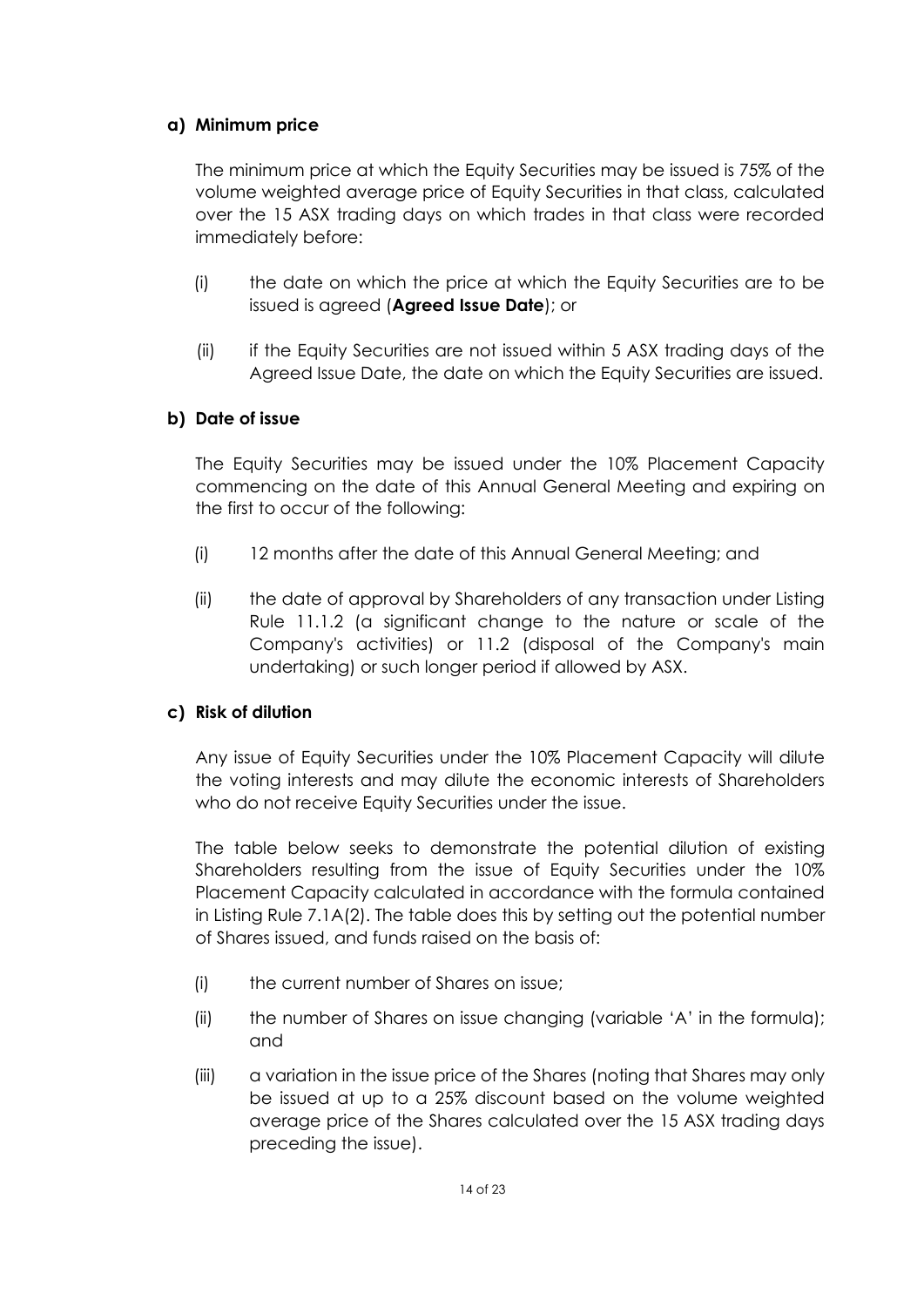| <b>Number of shares Dilution Variable</b><br>on issues<br>(Variable A) |                                             | \$0.036 (50%)<br>decrease in<br>current issue<br>price) | \$0.072 (current<br>issue price) | \$0.108 (50%)<br>increase in<br>current issue<br>price) |
|------------------------------------------------------------------------|---------------------------------------------|---------------------------------------------------------|----------------------------------|---------------------------------------------------------|
|                                                                        | 305,068,526 Additional 10%<br>shares issued | 30,506,853                                              | 30,506,853                       | 30,506,853                                              |
| (Current)                                                              | Funds raised                                | 1,098,246.69                                            | 2,196,493.39                     | 3,294,740.08                                            |
|                                                                        | 457,602,789 Additional 10%<br>shares issued | 45,760,279                                              | 45,760,279                       | 45,760,279                                              |
| $(50\%$ increase) $*$                                                  | Funds raised                                | 1,647,370.04                                            | 3,294,740.08                     | 4,942,110.12                                            |
|                                                                        | 610,137,052 Additional 10%<br>shares issued | 61,013,705                                              | 61,013,705                       | 61,013,705                                              |
| $(100\%$ increase) $*$                                                 | Funds raised                                | 2,196,493.39                                            | 4,392,986.77                     | 6,589,480.16                                            |

\* The number of Shares on issue (variable A in the formula) could increase as a result of the issue of Shares that does not require Shareholder approval (such as a pro-rata rights issue) or an issue of Shares with Shareholder approval under Listing Rule7.1.

### **The table above uses the following assumptions:**

- 1. The current number of Shares on issue is the Shares on issue as at 9 October 2020.
- 2. The current issue price is the closing price of the Shares on the ASX on 9 October 2020.
- 3. The Company issues the maximum possible number of Equity Securities under the 10% Placement Capacity.
- 4. The calculations above do not show the dilution that any one particular Shareholder will be subject to. All Shareholders should consider the dilution caused to their own shareholding depending on their specific circumstances.
- 5. This table does not set out any dilution pursuant to approvals under Listing Rule 7.1.

Shareholders should note that there is a risk that:

(i) the market price for the Shares may be significantly lower on the issue date than on the date of the Annual General Meeting; and

(ii) the Shares may be issued at a price that is at a discount to the market price for those Shares on the date of issue.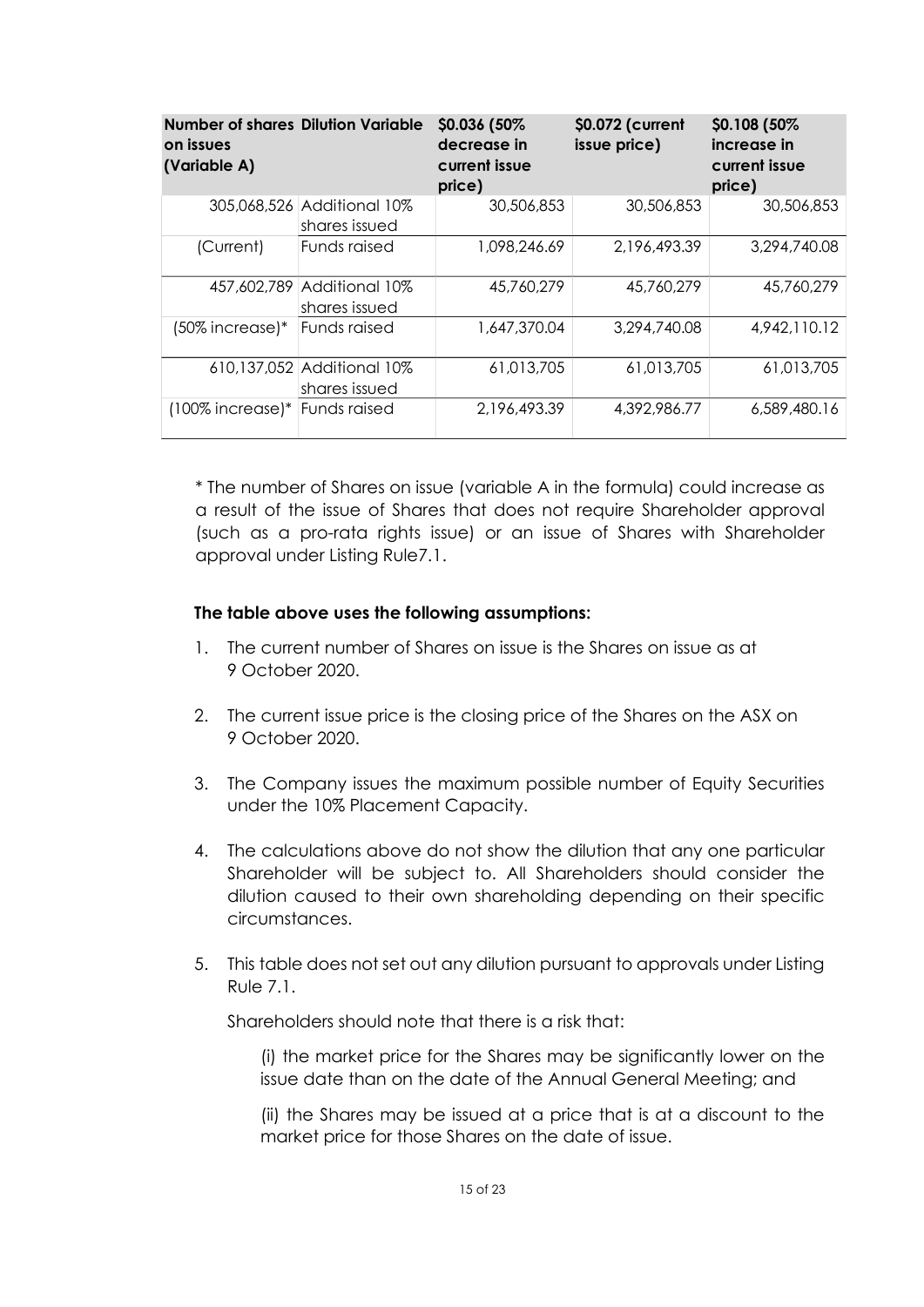### **d) Purpose of issue under 10% Placement Capacity**

The Company may issue Equity Securities under the 10% Placement Capacity for various purposes including the following:

- (i) to raise cash as consideration for general working capital; or
- (ii) to continue to invest in further developing the Fractional Investing Platform.

Securities issued under Listing Rule 7.1A can only be issued for cash consideration.

### **e) Allocation under the 10% Placement Capacity**

The allottees of the Equity Securities to be issued under the 10% Placement Capacity have not yet been determined. However, the allottees of Equity Securities could consist of current Shareholders or new investors (or both), none of whom will be related parties of the Company.

The Company will determine the allottees at the time of the issue under the 10% Placement Capacity, having regard to the following factors:

- (i) the purpose of the issue;
- (ii) alternative methods for raising funds available to the Company at that time, including, but not limited to, an entitlement issue or other offer where existing Shareholders may participate;
- (iii) the effect of the issue of the Equity Securities on the control of the Company;
- (iv) the circumstances of the Company, including, but not limited to, the financial position and solvency of the Company;
- (v) prevailing market conditions; and
- (vi) advice from corporate, financial and broking advisers (if applicable).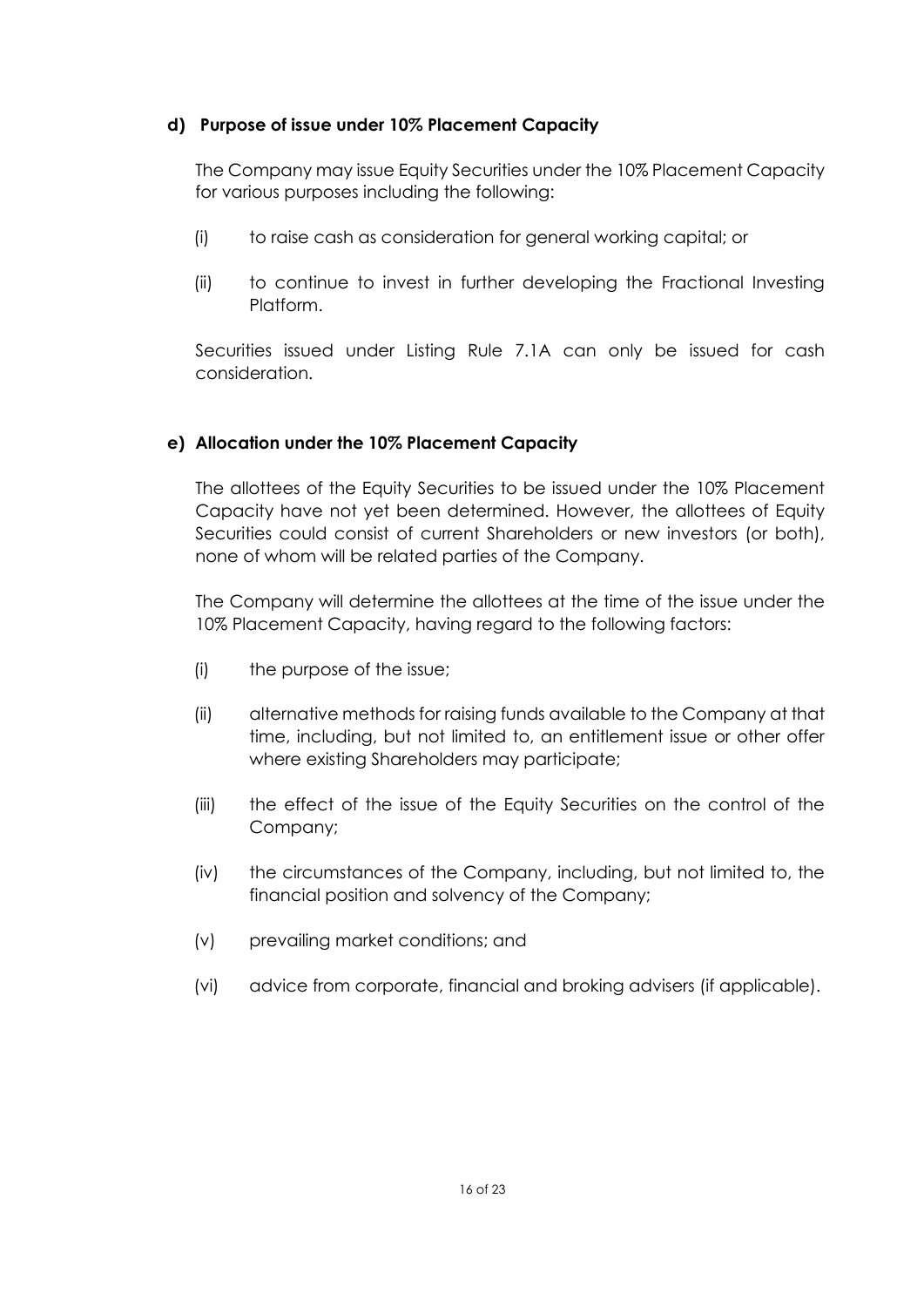### **(f) Previous approval under Listing Rule 7.1A**

The Company previously obtained approval under Listing Rule 7.1A at its Annual General Meeting on 13 November 2019 ("Previous Approval"). The Company has issued 24,500,000 Shares pursuant to the Previous Approval.

During the 12-month period preceding the date of the Meeting, being on and from 16 November 2019, the Company has issued 102,844,147 Shares, representing 42% of the total diluted number of equity securities on issue in the Company on 16 November 2019 which was 244,499,667.

Further details of the issues of Equity Securities by the Company during the 12 month period preceding the date of the Meeting are set out below.

| <b>Date</b>                                                                             | Quantity   | <b>Class</b>                    | <b>Recipients</b>                                                                                              | <b>Issue price</b><br>and<br>discount to<br>market<br>price (if<br>applicable)                          | Form of<br>consideration                                                                                                                                                                     |
|-----------------------------------------------------------------------------------------|------------|---------------------------------|----------------------------------------------------------------------------------------------------------------|---------------------------------------------------------------------------------------------------------|----------------------------------------------------------------------------------------------------------------------------------------------------------------------------------------------|
| Is <sub>ve</sub> 1<br>11<br>December<br>2019<br>(Appendix<br>3B 20<br>December<br>2019) | 16,554,737 | Fully paid<br>ordinary<br>share | Entitlement<br>Offer open<br>to all existing<br>shareholders<br>with Record<br>Date of 15<br>November<br>2019. | \$0.07<br>15%<br>discount to<br>the closing<br>market<br>price of<br>\$0.082 on 10<br>December<br>2019. | Cash<br>consideration.<br>Amount raised:<br>\$1,158,831.<br>Amount spent<br>\$1,158,831.<br>Use of funds:<br>Development<br>of Platform<br>and general<br>working<br>capital<br>requirements |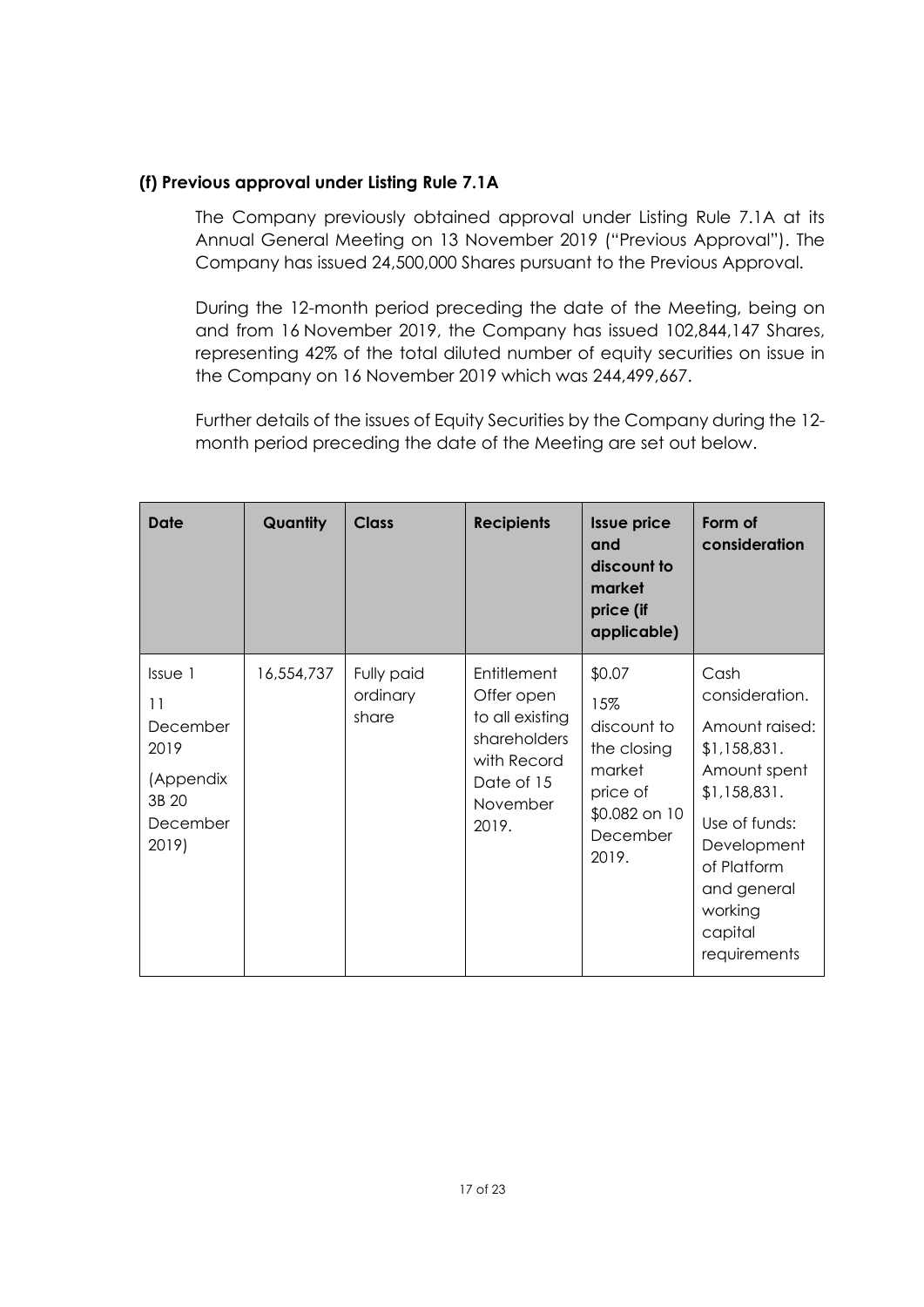| <b>Date</b>                                                                  | Quantity   | <b>Class</b>                             | <b>Recipients</b>                                                                                                                                 | <b>Issue price</b><br>and<br>discount to<br>market<br>price (if<br>applicable)               | Form of<br>consideration                                                                                                                                                                     |
|------------------------------------------------------------------------------|------------|------------------------------------------|---------------------------------------------------------------------------------------------------------------------------------------------------|----------------------------------------------------------------------------------------------|----------------------------------------------------------------------------------------------------------------------------------------------------------------------------------------------|
| Issue 2<br>20<br>December<br>2019<br>(Appendix<br>3B 20<br>December<br>2019) | 26,289,411 | Fully paid<br>ordinary<br>share          | Entitlement<br>Offer: shares<br>taken up by<br>institutional<br>and<br>sophisticated<br>investors as<br>underwriters<br>and sub-<br>underwriters. | \$0.07<br>Equal to the<br>closing<br>market<br>price of<br>\$0.07 on 19<br>December<br>2019. | Cash<br>consideration.<br>Amount raised:<br>\$1,840,259.<br>Amount spent<br>\$1,840,259.<br>Use of funds:<br>Development<br>of Platform<br>and general<br>working<br>capital<br>requirements |
| Issue 3<br>18 May<br>2020<br>(Appendix<br>3B 20 May<br>2020)                 | 29,500,000 | Secured<br>Convertible<br><b>Notes</b>   | Existing note<br>holders                                                                                                                          | Revised<br>maturity<br>date and<br>conversion<br>price for<br>existing<br>notes              | <b>No</b><br>consideration<br>as no new<br>notes issued                                                                                                                                      |
| Issue 4<br>18 May<br>2020<br>(Appendix<br>3B 20 May<br>2020)                 | 6,500,000  | Unsecured<br>Convertible<br><b>Notes</b> | Existing note<br>holders                                                                                                                          | Revised<br>maturity<br>date and<br>conversion<br>price for<br>existing<br>notes              | <b>No</b><br>consideration<br>as no new<br>notes issued                                                                                                                                      |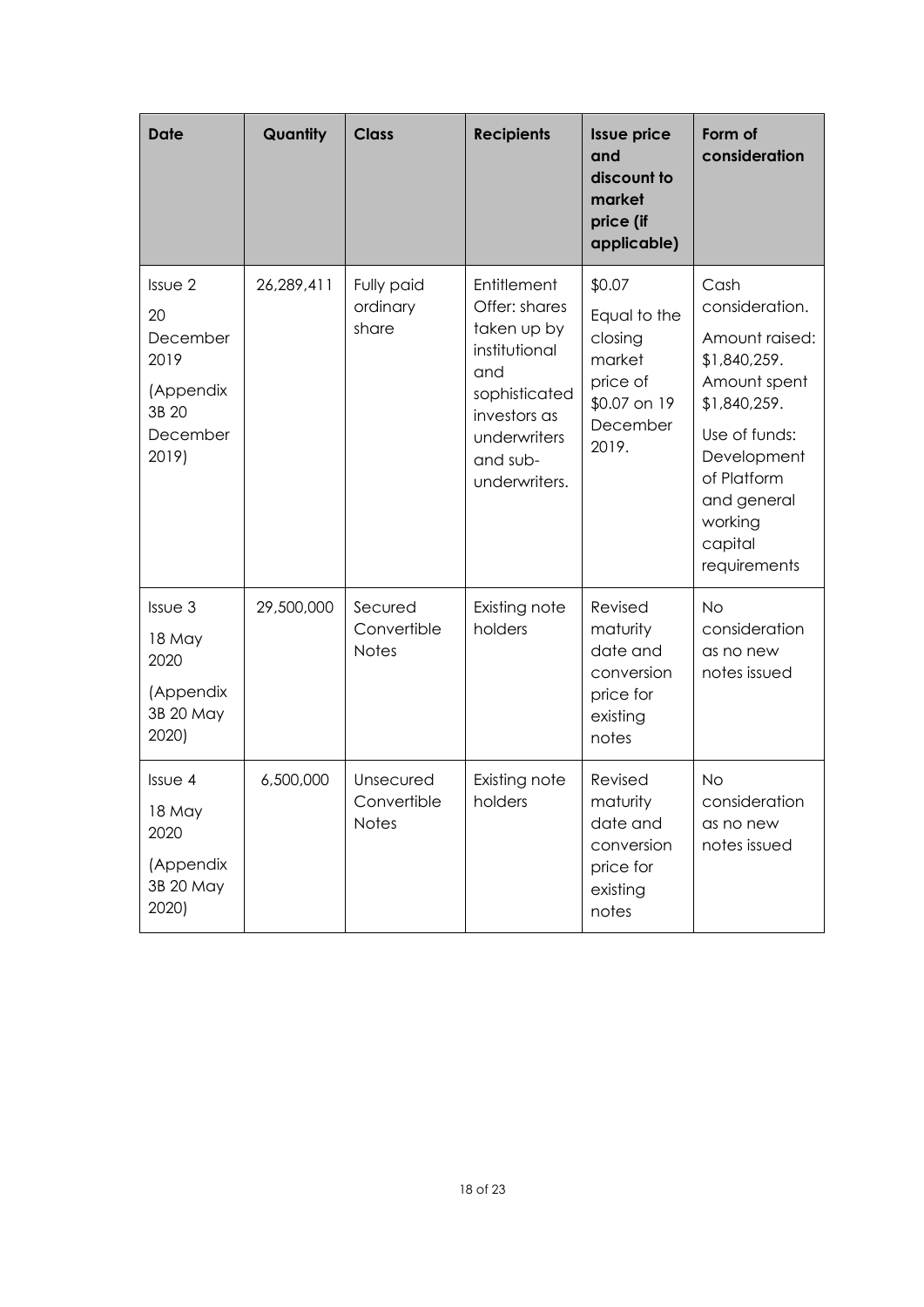| <b>Date</b>                                                                  | Quantity   | <b>Class</b>                    | <b>Recipients</b>                                                                              | <b>Issue price</b><br>and<br>discount to<br>market<br>price (if<br>applicable)                                                            | Form of<br>consideration                                                                                                                                                                   |
|------------------------------------------------------------------------------|------------|---------------------------------|------------------------------------------------------------------------------------------------|-------------------------------------------------------------------------------------------------------------------------------------------|--------------------------------------------------------------------------------------------------------------------------------------------------------------------------------------------|
| Issue 5<br>4<br>September<br>2020<br>(Appendix<br>3B 4<br>September<br>2020) | 24,500,000 | Fully paid<br>ordinary<br>share | Private<br>Placement<br>under ASX<br>Listing Rule<br>7.1A to new<br>sophisticated<br>investor. | \$0.06<br>25%<br>discount to<br>the closing<br>market<br>price of<br>\$0.08 on 19<br>August 2020<br>(prior to<br>voluntary<br>suspension) | Cash<br>consideration.<br>Amount raised:<br>\$1,470,000<br>Amount spent<br><b>SNil</b><br>Use of funds:<br>Development<br>of Platform<br>and general<br>working<br>capital<br>requirements |
| Issue 6<br>4<br>September<br>2020<br>(Appendix<br>3B 4<br>September<br>2020) | 8,833,333  | Fully paid<br>ordinary<br>share | Private<br>Placement<br>under ASX<br>Listing Rule<br>7.1 to new<br>sophisticated<br>investor.  | \$0.06<br>25%<br>discount to<br>the closing<br>market<br>price of<br>\$0.08 on 19<br>August 2020<br>(prior to<br>voluntary<br>suspension) | Cash<br>consideration.<br>Amount raised:<br>\$530,000<br>Amount spent<br>\$Nil<br>Use of funds:<br>Development<br>of Platform<br>and general<br>working<br>capital<br>requirements         |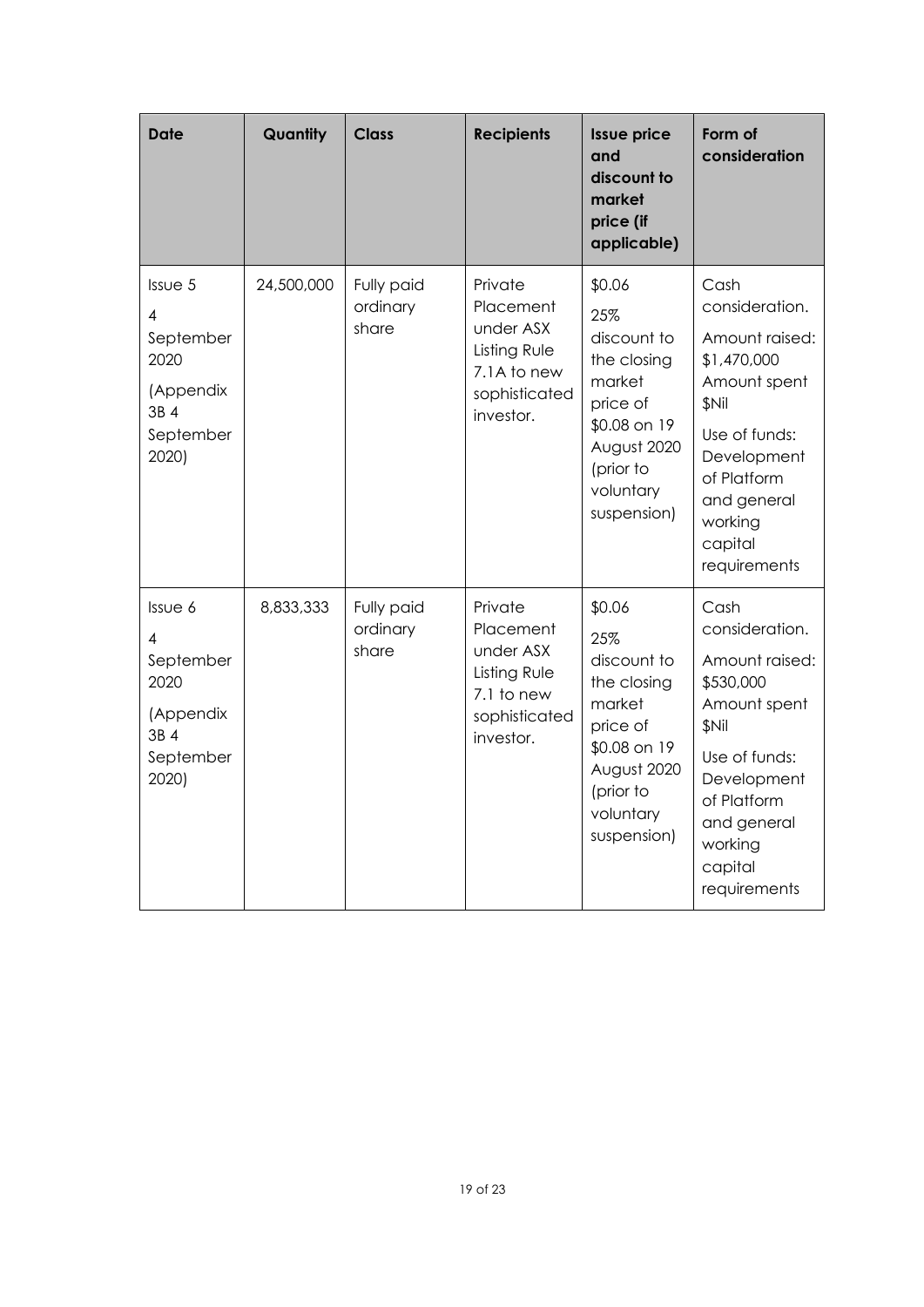| <b>Date</b>                                                                  | <b>Quantity</b> | <b>Class</b>                    | <b>Recipients</b>                                                                              | <b>Issue price</b><br>and<br>discount to<br>market<br>price (if<br>applicable)                          | Form of<br>consideration                                                                                                                                                             |
|------------------------------------------------------------------------------|-----------------|---------------------------------|------------------------------------------------------------------------------------------------|---------------------------------------------------------------------------------------------------------|--------------------------------------------------------------------------------------------------------------------------------------------------------------------------------------|
| $IsU \neq 7$<br>9 October<br>2020<br>(Appendix<br>3B 4<br>September<br>2020) | 26,666,666      | Fully paid<br>ordinary<br>share | Private<br>Placement<br>under ASX<br>Listing Rule<br>7.1 to new<br>sophisticated<br>investors. | \$0.06<br>25%<br>discount to<br>the closing<br>market<br>price of<br>$$0.08$ on $8$<br>October<br>2020. | Cash<br>consideration.<br>Amount raised:<br>\$1,600.000<br>Amount spent<br>\$Nil<br>Use of funds:<br>Development<br>of Platform<br>and general<br>working<br>capital<br>requirements |

**Recommendation:** The Board recommends that the Shareholders vote in favour of Resolution 7.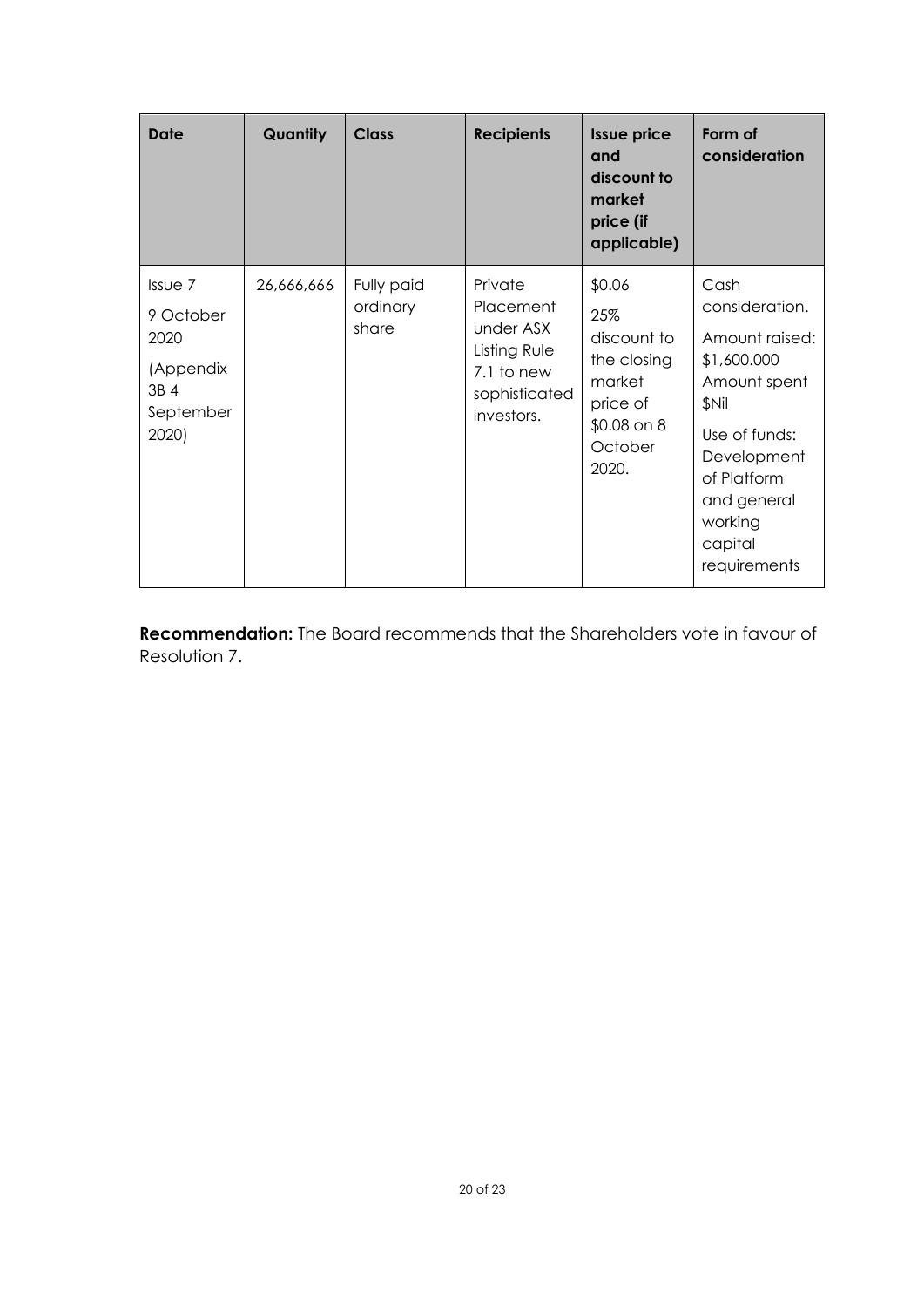## **Business of Annual General Meeting**

The Corporations Act requires 28 days' notice for the Annual General Meeting of a listed company. This Notice of Meeting is intended to satisfy that requirement.

Under the Constitution no business shall be transacted at any General Meeting unless a quorum of 5 Shareholders are present in the online meeting.

The agenda of the Annual General Meeting is now fixed and business not on the agenda cannot be brought to the meeting without leave of the Chair.

Only shareholders of the Company and invited guests may attend the virtual Annual General Meeting.

### **Voting Entitlement**

The Board has determined that for the purpose of voting at the Annual General Meeting, Shares will be taken to be held by those persons who hold them at 7.00pm AEDT on Monday 30th November 2020. This means that if you are not the registered holder of a Share at that time you will not be entitled to vote at the Annual General Meeting in respect of that Share.

### **Proxy Form for Annual General Meeting**

A Shareholder who is entitled to attend and vote at the Meeting may appoint a proxy to attend and vote on behalf of that Shareholder. A proxy need not be a Shareholder. A Shareholder can appoint an individual or a body corporate as its proxy. If a body corporate is appointed as a proxy, it must ensure that it appoints a corporate representative as required by the Corporations Act 2001 (Cth) to exercise its powers as proxy at the Meeting.

A Shareholder who is entitled to cast two or more votes may appoint up to two proxies and may specify the proportion or number of votes that each proxy is appointed to exercise. If a Shareholder appoints two proxies and the appointments do not specify the proportion or number of votes that each proxy may exercise, each proxy may exercise half the votes (disregarding fractions).

If you choose to appoint a proxy, you are encouraged to direct your proxy how to vote on the Resolutions by marking either "For", "Against" or "Abstain" on the Proxy Form for that item of business. If you sign the Proxy Form and do not appoint a proxy, you will have appointed the Chairman of the Meeting as your proxy.

Completed Proxy Forms (and the power of attorney or other authority, if any, under which the Proxy Form is signed) must be lodged at the Company's share registry, Boardroom Pty Limited; or faxed to the fax number specified below not later than 11.00am (AEDT) on Monday 30th November 2020. Please read all instructions carefully before completing the proxy form.

Address (hand deliveries): Boardroom Pty Limited, Level 12, 225 George Street, Sydney NSW 2000. Address (postal deliveries): Boardroom Pty Limited, GPO Box 3993, Sydney NSW 2001. Fax number for lodgement: +61 2 9290 9655.

Alternatively, please visit https://www.votingonline.com.au/dclagm2020 to submit your voting intentions.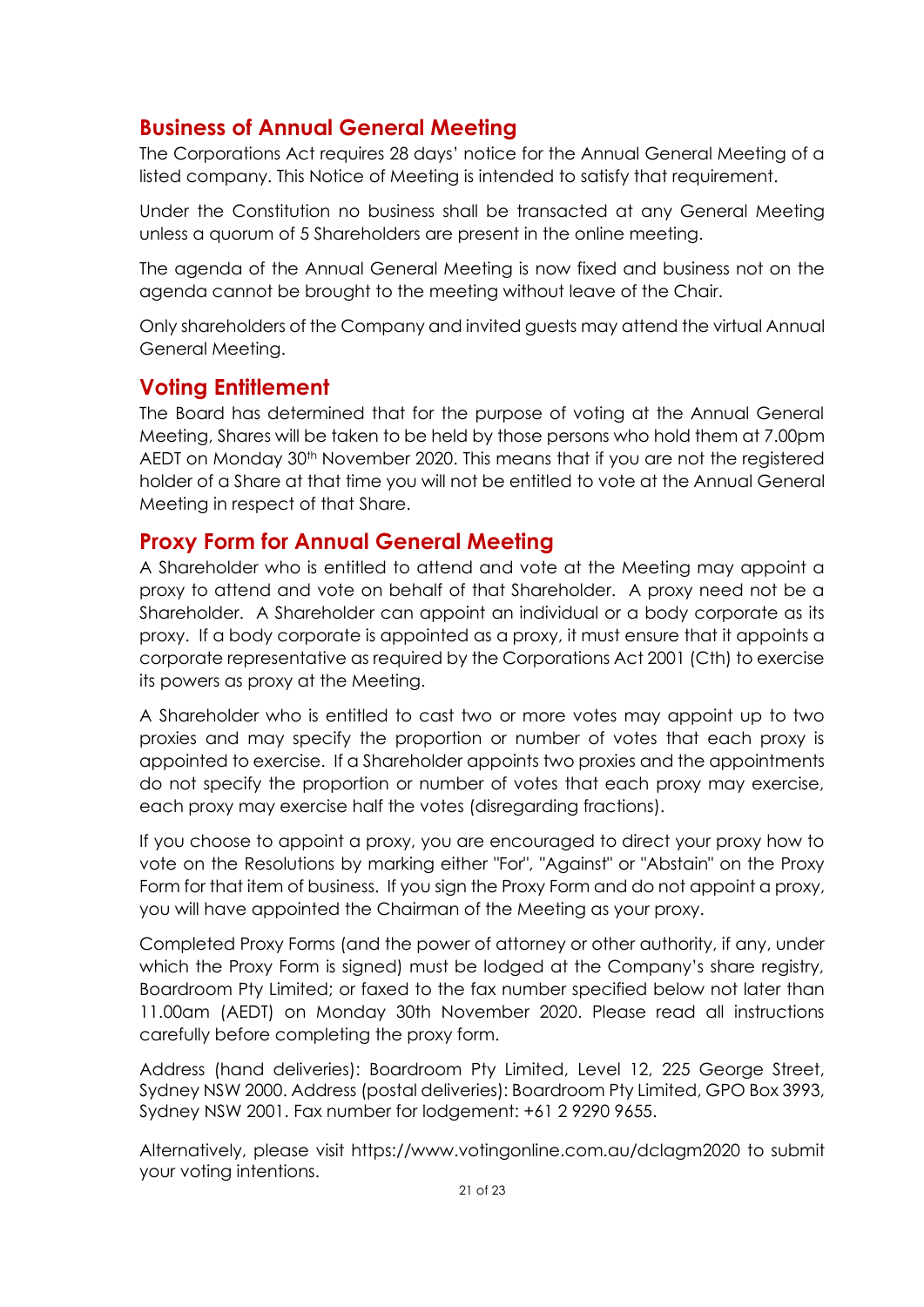### **Undirected proxies**

Subject to any restrictions set out in this Notice of Meeting or the Proxy Form, the Chairman of the meeting intends to vote all undirected proxies in favour of all resolutions.

If you appoint the Chairman of the Meeting (or the Chairman is taken to be appointed) as your proxy and you do not direct the Chairman how to vote on a resolution, then by completing and returning the Proxy Form, you expressly authorise the Chairman to exercise the proxy and to vote in accordance with his stated intention to vote in favour of all resolutions.

If you have appointed the Chairman of the Meeting (or the Chairman is taken to be appointed) as your proxy and you direct the Chairman how to vote on a resolution by marking either "'for", "against" or "abstain" for a resolution, then your vote will be cast in accordance with your direction.

### **Corporate representatives**

A Shareholder, or proxy, that is a body corporate and entitled to attend and vote at the Meeting may appoint an individual to act as its corporate representative. Evidence of the appointment of a corporate representative must be in accordance with section 250D of the Corporations Act and be lodged with the Company.

A Shareholder entitled to attend and vote at the Meeting may appoint an attorney to attend and vote at the Meeting on the Shareholder's behalf. The power of attorney appointing the attorney must be duly signed and specify the name of each of the Shareholder, the Company and the attorney, and also specify the meetings at which the appointment may be used. The appointment may be a standing one.

A corporate representative or an attorney may, but need not, be a Shareholder of the Company.

Corporate representatives should provide prior to the Meeting appropriate evidence of appointment as a representative in accordance with the constitution of the Company. Attorneys are requested to provide prior to the Meeting the original or a certified copy of the power of attorney pursuant to which they were appointed.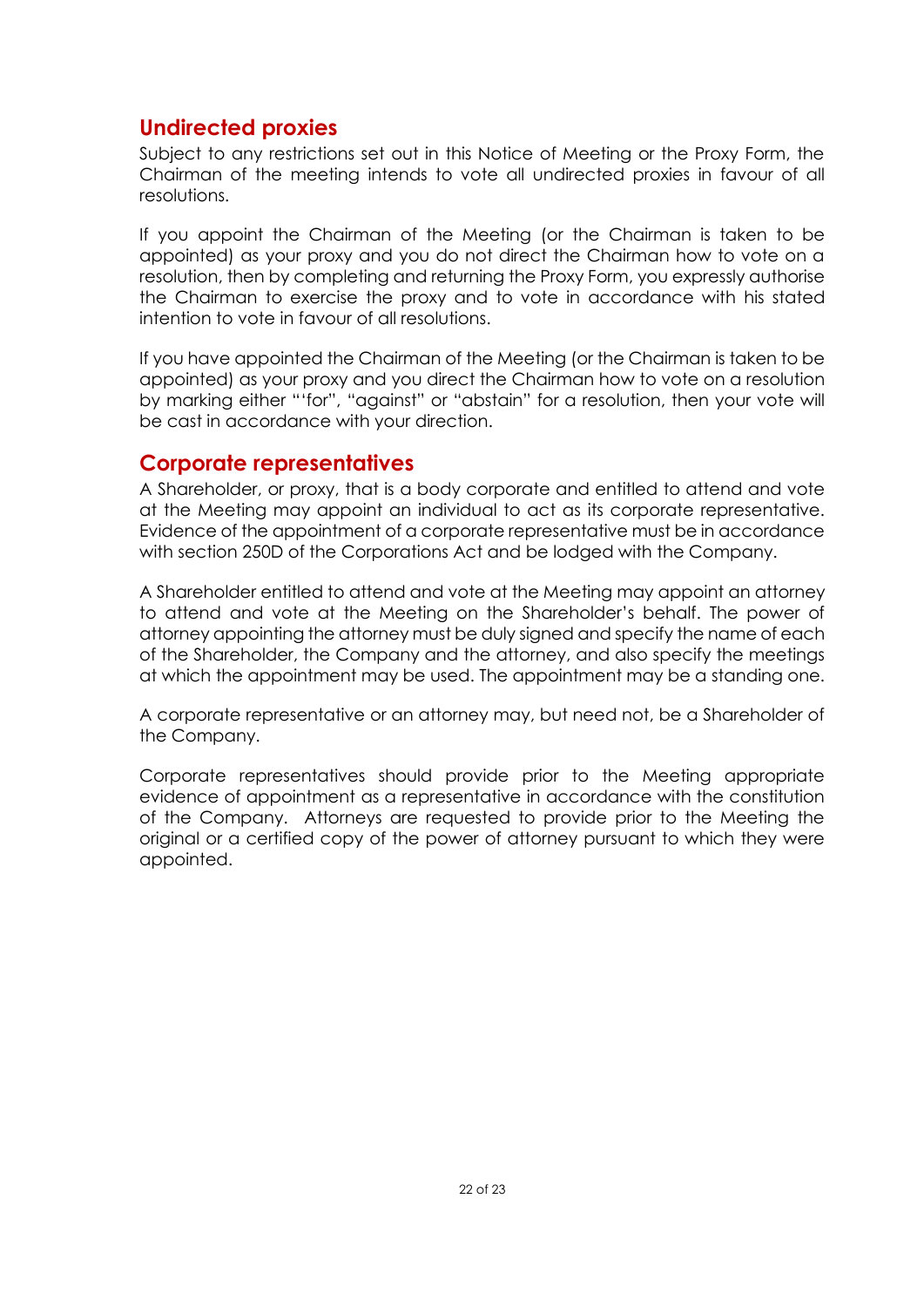### **Questions and comments by Shareholders at the meeting**

In accordance with the Corporations Act and the Company's best practice, a reasonable opportunity will be given to Shareholders at the meeting to ask questions about, or to make comments on, the management of the Company.

Similarly, a reasonable opportunity will also be given to Shareholders at the meeting to ask the Company's auditors, questions relevant to the conduct of the audit, the preparation and content of the Auditor's Report, the accounting policies adopted by the Company in relation to the preparation of the Financial Statements, and the independence of the auditor in relation to the conduct of the audit.

We request that relevant written questions to the Company or the auditors be received no later than 11.00am (AEDT) on Monday 30<sup>th</sup> November 2020.

Please send written questions to: On-line –via the Boardroom "Voting Online" facility. Post to – Philip Chard, Level 9, 99 Queen Street, Melbourne VIC 3000 Email – philip.chard@domacom.com.au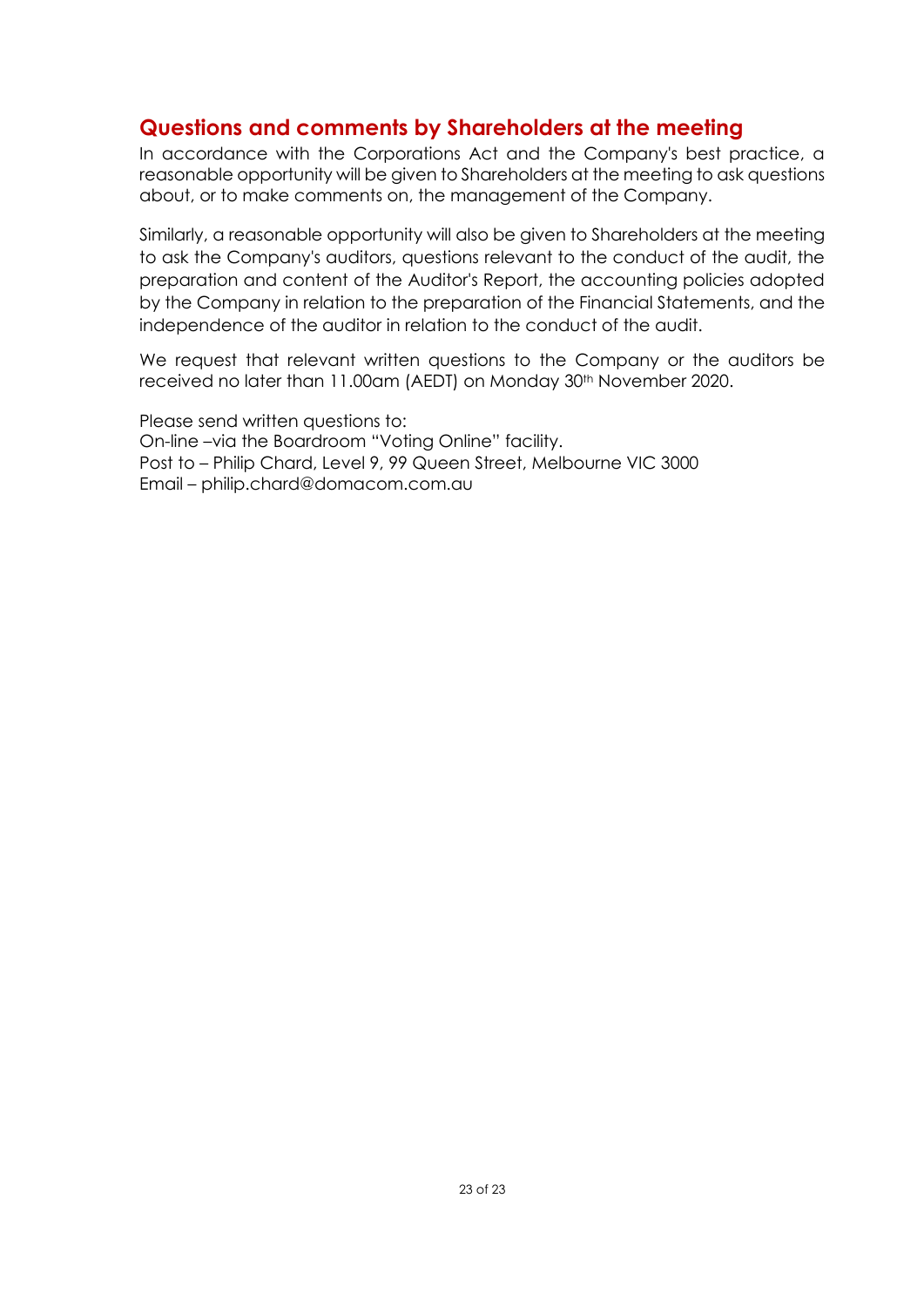

**All Correspondence to:**

| ᢂ | <b>By Mail</b> | Boardroom Pty Limited<br>GPO Box 3993<br>Sydney NSW 2001 Australia |
|---|----------------|--------------------------------------------------------------------|
| 昌 | By Fax:        | +61 2 9290 9655                                                    |
| ᇦ | Online:        | www.boardroomlimited.com.au                                        |
| Ж |                | By Phone: (within Australia) 1300 737 760                          |
|   |                | (outside Australia) +61 2 9290 9600                                |

### **YOUR VOTE IS IMPORTANT**

For your vote to be effective it must be recorded **before 11:00am (AEDT) on Monday, 30 November 2020.** 

### **EXECUTE ONLINE BY SMARTPHONE**

**STEP 1: VISIT** https://www.votingonline.com.au/dclagm2020

**STEP 2: Enter your Postcode OR Country of Residence (if outside Australia)**

**STEP 3: Enter your Voting Access Code (VAC):**



 Scan QR Code using smartphone QR Reader App

### **TO VOTE BY COMPLETING THE PROXY FORM**

#### **STEP 1 APPOINTMENT OF PROXY**

Indicate who you want to appoint as your Proxy.

If you wish to appoint the Chair of the Meeting as your proxy, mark the box. If you wish to appoint someone other than the Chair of the Meeting as your proxy please write the full name of that individual or body corporate. If you leave this section blank, or your named proxy does not attend the meeting, the Chair of the Meeting will be your proxy. A proxy need not be a securityholder of the company. Do not write the name of the issuer company or the registered securityholder in the space.

#### **Appointment of a Second Proxy**

You are entitled to appoint up to two proxies to attend the meeting and vote. If you wish to appoint a second proxy, an additional Proxy Form may be obtained by contacting the company's securities registry or you may copy this form.

#### To appoint a second proxy you must:

(a) complete two Proxy Forms. On each Proxy Form state the percentage of your voting rights or the number of securities applicable to that form. If the appointments do not specify the percentage or number of votes that each proxy may exercise, each proxy may exercise half your votes. Fractions of votes will be disregarded.

(b) return both forms together in the same envelope.

#### **STEP 2 VOTING DIRECTIONS TO YOUR PROXY**

To direct your proxy how to vote, mark one of the boxes opposite each item of business. All your securities will be voted in accordance with such a direction unless you indicate only a portion of securities are to be voted on any item by inserting the percentage or number that you wish to vote in the appropriate box or boxes. If you do not mark any of the boxes on a given item, your proxy may vote as he or she chooses. If you mark more than one box on an item for all your securities your vote on that item will be invalid.

#### **Proxy which is a Body Corporate**

Where a body corporate is appointed as your proxy, the representative of that body corporate attending the meeting must have provided an "Appointment of Corporate Representative" prior to admission. An Appointment of Corporate Representative form can be obtained from the company's securities registry.

#### **STEP 3 SIGN THE FORM**

The form **must** be signed as follows:

**Individual:** This form is to be signed by the securityholder.

**Joint Holding**: where the holding is in more than one name, all the securityholders should sign.

**Power of Attorney:** to sign under a Power of Attorney, you must have already lodged it with the registry. Alternatively, attach a certified photocopy of the Power of Attorney to this form when you return it.

**Companies:** this form must be signed by a Director jointly with either another Director or a Company Secretary. Where the company has a Sole Director who is also the Sole Company Secretary, this form should be signed by that person. **Please indicate the office held by signing in the appropriate place.**

#### **STEP 4 LODGEMENT**

Proxy forms (and any Power of Attorney under which it is signed) must be received no later than 48 hours before the commencement of the meeting, therefore by **11:00am (AEDT) on Monday, 30 November 2020.** Any Proxy Form received after that time will not be valid for the scheduled meeting.

**Proxy forms may be lodged using the enclosed Reply Paid Envelope or:**

| Online            | https://www.votingonline.com.au/dclagm2020                                         |  |  |  |
|-------------------|------------------------------------------------------------------------------------|--|--|--|
| ā<br>By Fax       | + 61 2 9290 9655                                                                   |  |  |  |
| $\bowtie$ By Mail | Boardroom Pty Limited<br>GPO Box 3993,<br>Sydney NSW 2001 Australia                |  |  |  |
| In Person         | Boardroom Pty Limited<br>Level 12, 225 George Street,<br>Sydney NSW 2000 Australia |  |  |  |